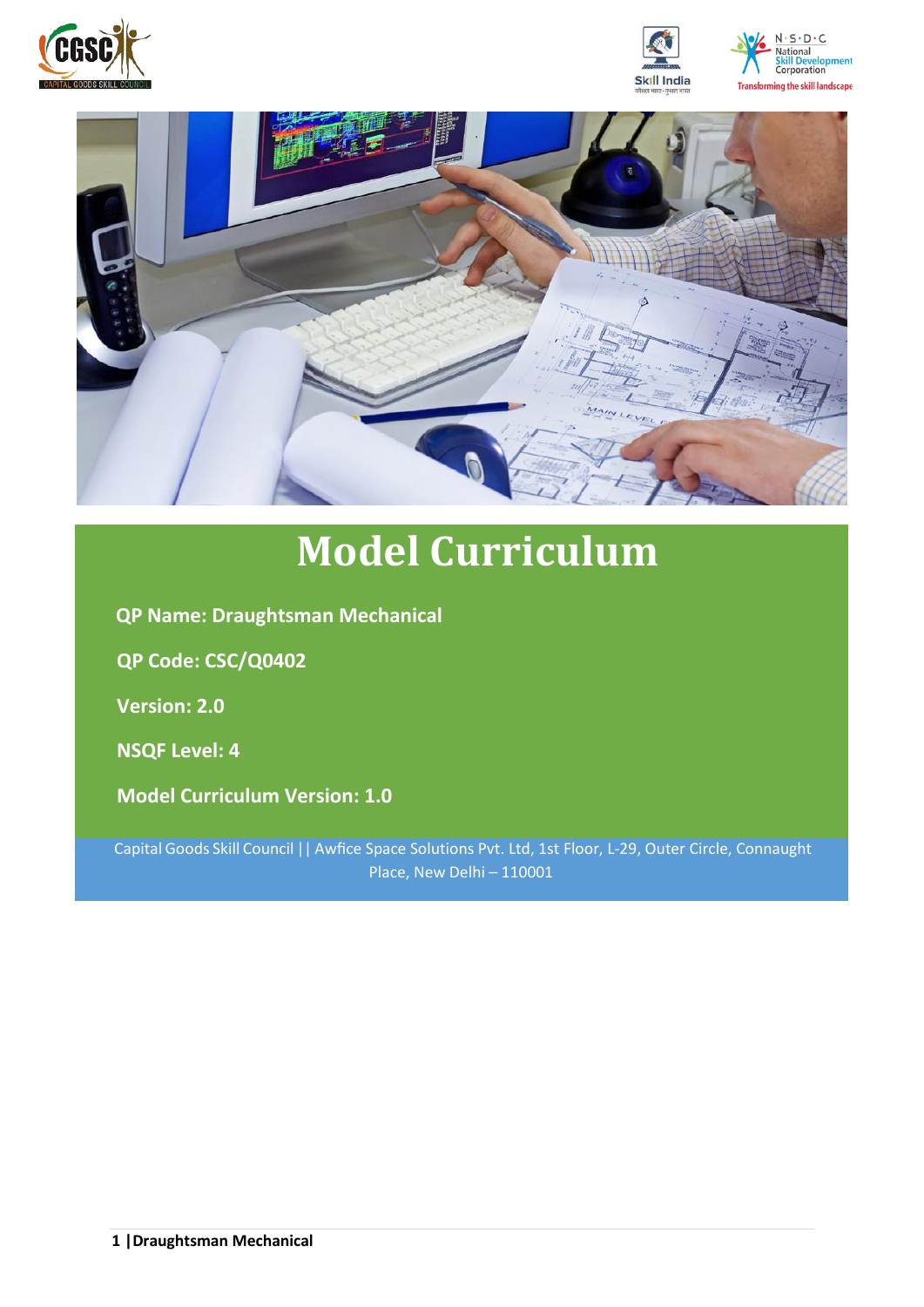



## **Table of Contents**

| Module 3: Process of coordinating with co-workers to achieve work efficiency 12              |
|----------------------------------------------------------------------------------------------|
| Module 4: Process of creating and modifying 2D mechanical engineering drawings using the CAD |
|                                                                                              |
|                                                                                              |
|                                                                                              |
|                                                                                              |
|                                                                                              |
|                                                                                              |
|                                                                                              |
|                                                                                              |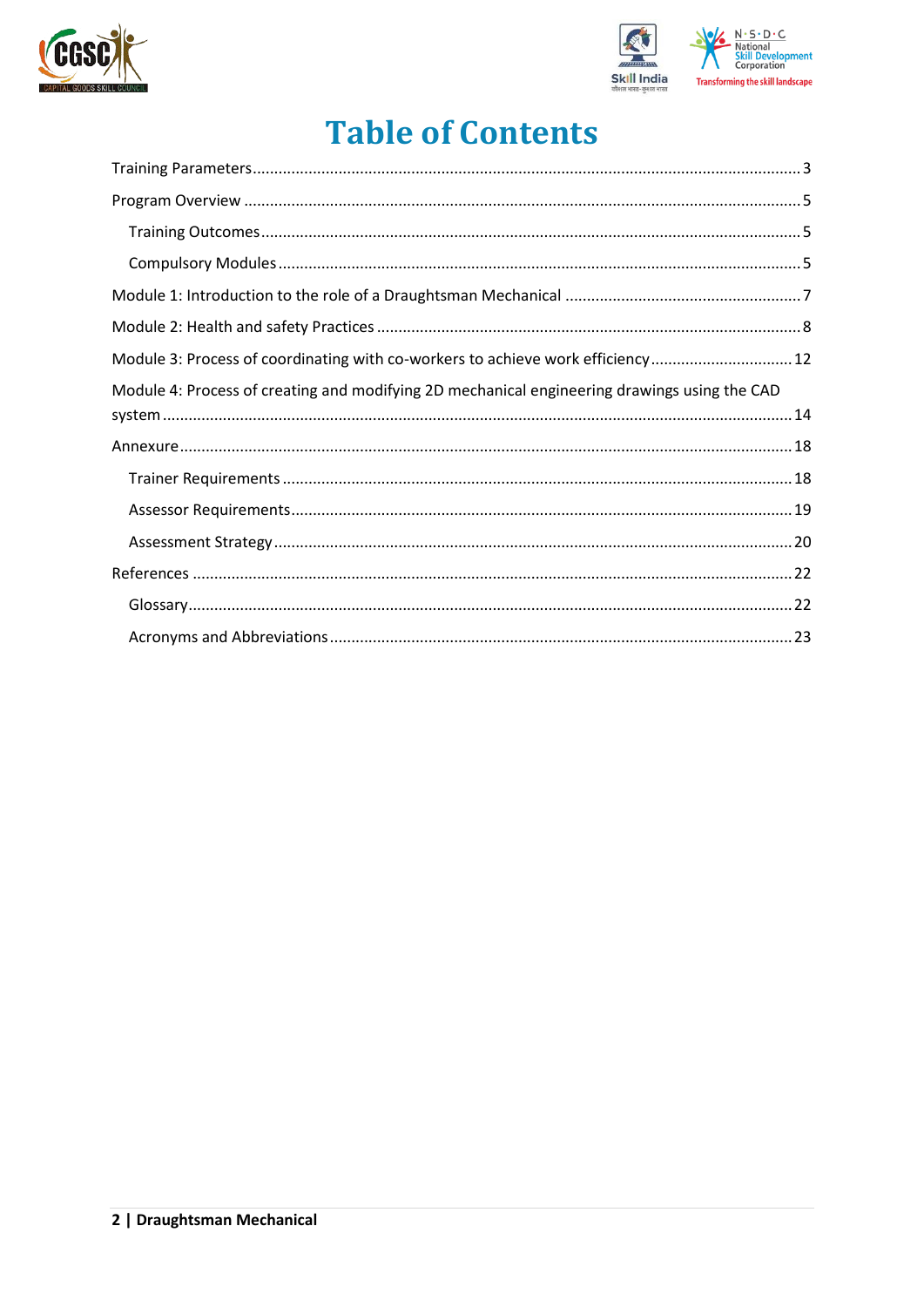



## **Training Parameters**

<span id="page-2-0"></span>

| <b>Sector</b>                                                     | <b>Capital Goods</b>                                                                                                                                                                                                                                                                                                                                                                                                                                                                            |  |  |  |
|-------------------------------------------------------------------|-------------------------------------------------------------------------------------------------------------------------------------------------------------------------------------------------------------------------------------------------------------------------------------------------------------------------------------------------------------------------------------------------------------------------------------------------------------------------------------------------|--|--|--|
| <b>Sub-Sector</b>                                                 | Machine Tools, Dies, Moulds and Press Tools, Plastics<br>Manufacturing Machinery, Textile Manufacturing Machinery,<br>Process Plant Machinery, Electrical and Power Machinery, Light<br><b>Engineering Goods</b>                                                                                                                                                                                                                                                                                |  |  |  |
| <b>Occupation</b>                                                 | Design                                                                                                                                                                                                                                                                                                                                                                                                                                                                                          |  |  |  |
| Country                                                           | India                                                                                                                                                                                                                                                                                                                                                                                                                                                                                           |  |  |  |
| <b>NSQF Level</b>                                                 | 4                                                                                                                                                                                                                                                                                                                                                                                                                                                                                               |  |  |  |
| Aligned to NCO/ISCO/ISIC Code                                     | <b>NCO-2015/ NIL</b>                                                                                                                                                                                                                                                                                                                                                                                                                                                                            |  |  |  |
| <b>Minimum Educational Qualification and</b><br><b>Experience</b> | 8th Class Pass + ITI - Fitter (2years) with 2 years of experience<br>in the relevant field<br><b>OR</b><br>10th Class Pass with 2 years of experience in the relevant field<br><b>OR</b><br>10th Class Pass + ITI (1 year) with 1 year of experience in the<br>relevant field<br><b>OR</b><br>10th Class Pass + ITI (2 years)<br><b>OR</b><br>12th Class Pass with 6 months of experience in the relevant<br>field<br><b>OR</b><br>Certified in NSQF-L3 Operator - CAM Operator with 2 years of |  |  |  |
| <b>Pre-Requisite License or Training</b>                          | <b>NA</b>                                                                                                                                                                                                                                                                                                                                                                                                                                                                                       |  |  |  |
| <b>Minimum Job Entry Age</b>                                      | 18 Years                                                                                                                                                                                                                                                                                                                                                                                                                                                                                        |  |  |  |
| <b>Last Reviewed On</b>                                           | <b>NA</b>                                                                                                                                                                                                                                                                                                                                                                                                                                                                                       |  |  |  |
| <b>Next Review Date</b>                                           | <b>NA</b>                                                                                                                                                                                                                                                                                                                                                                                                                                                                                       |  |  |  |
| <b>NSQC Approval Date</b>                                         | <b>NA</b>                                                                                                                                                                                                                                                                                                                                                                                                                                                                                       |  |  |  |
| <b>QP Version</b>                                                 | 2.0                                                                                                                                                                                                                                                                                                                                                                                                                                                                                             |  |  |  |
| <b>Model Curriculum Creation Date</b>                             | <b>NA</b>                                                                                                                                                                                                                                                                                                                                                                                                                                                                                       |  |  |  |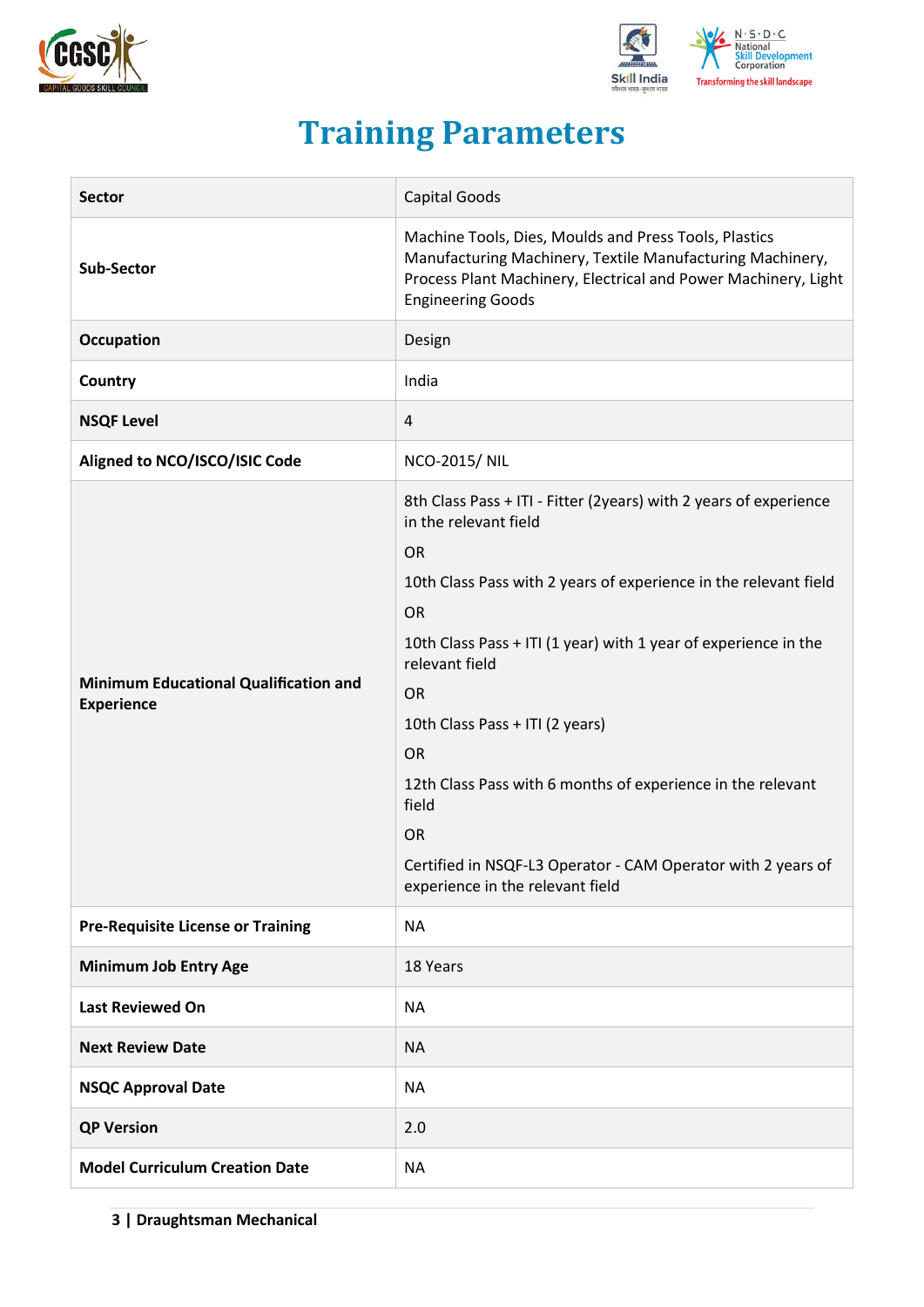



| <b>Model Curriculum Valid Up to Date</b> | <b>NA</b> |
|------------------------------------------|-----------|
| <b>Model Curriculum Version</b>          | 1.0       |
| <b>Minimum Duration of the Course</b>    | 450 Hours |
| <b>Maximum Duration of the Course</b>    | 450 Hours |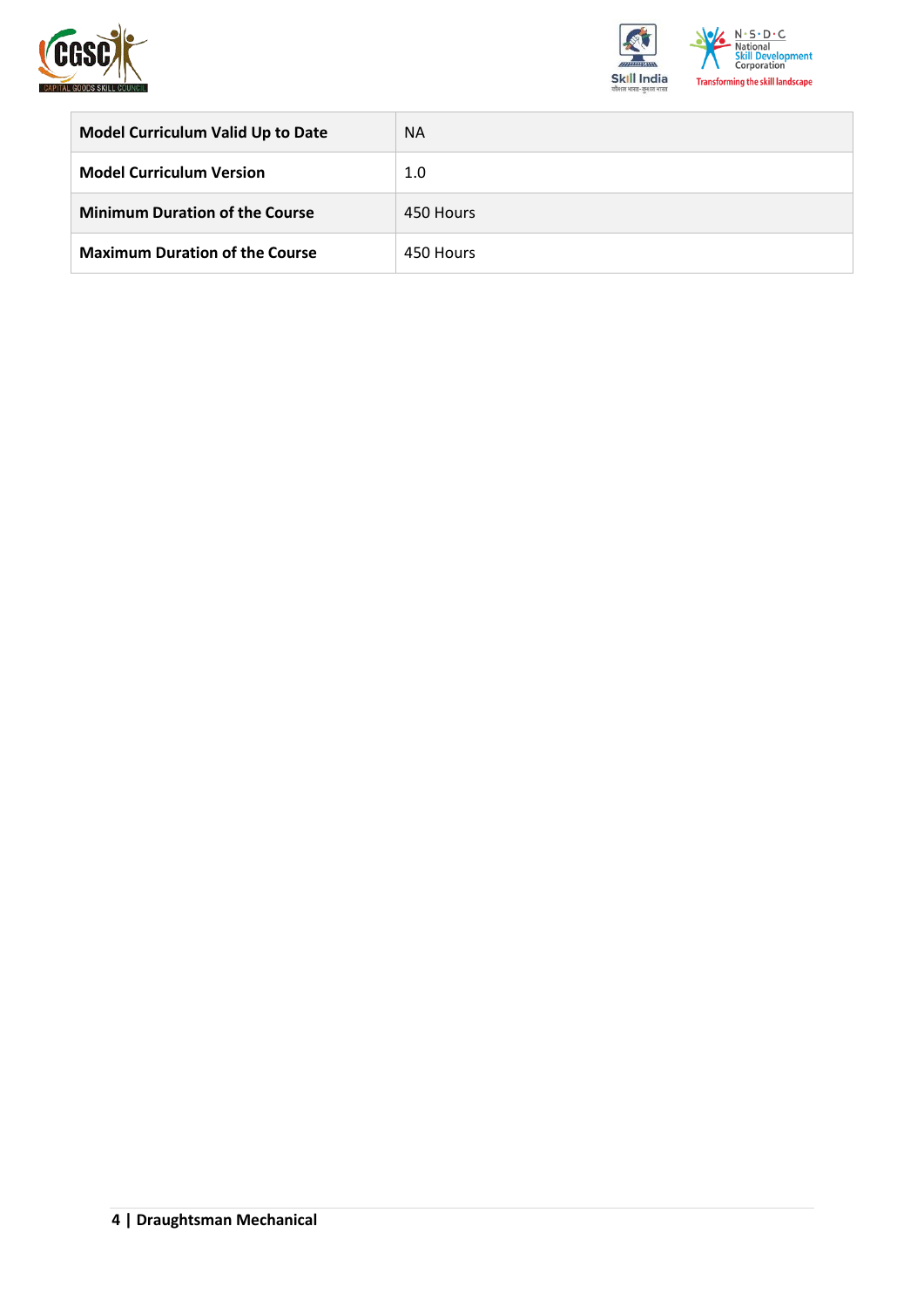



## **Program Overview**

<span id="page-4-0"></span>This section summarizes the end objectives of the program along with its duration.

#### <span id="page-4-1"></span>**Training Outcomes**

At the end of the program, the learner should have acquired the listed knowledge and skills to:

- Explain the importance of following the health and safety practices at work.
- Demonstrate ways to coordinate with co-workers to achieve work efficiency.
- Demonstrate the process of creating and modifying 2D mechanical engineering drawings using the CAD system.

#### <span id="page-4-2"></span>**Compulsory Modules**

The table lists the modules and their duration corresponding to the Compulsory NOS of the QP.

| <b>NOS and Module Details</b>                                                                                                                        | <b>Theory</b><br><b>Duration</b> | <b>Practical</b><br><b>Duration</b> | On-the-Job<br><b>Training Duration</b><br>(Mandatory) | <b>On-the-Job Training</b><br><b>Duration</b><br>(Recommended) | <b>Total</b><br><b>Duration</b> |
|------------------------------------------------------------------------------------------------------------------------------------------------------|----------------------------------|-------------------------------------|-------------------------------------------------------|----------------------------------------------------------------|---------------------------------|
| <b>Bridge Module</b>                                                                                                                                 | 04:00                            | 00:00                               | 0:00                                                  | 00:00                                                          | 04:00                           |
| Module 1: Introduction to<br>the role of a Draughtsman<br>Mechanical                                                                                 | 04:00                            | 0:00                                | 0:00<br>00:00                                         |                                                                | 04:00                           |
| <b>CSC/N1335 Follow the</b><br>health and safety practices<br>at work<br><b>NOS Version-2.0</b><br><b>NSQF Level-3</b>                               | 20:00                            | 60:00                               | 0:00                                                  | 00:00                                                          | 80:00                           |
| Module 2: Health and safety<br>practices                                                                                                             | 20:00                            | 60:00                               | 0:00                                                  | 00:00                                                          | 80:00                           |
| <b>CSC/N1336 Coordinate with</b><br>co-workers to achieve work<br>efficiency<br><b>NOS Version-2.0</b><br><b>NSQF Level-3</b>                        | 20:00                            | 60:00                               | 0:00                                                  | 00:00                                                          | 80:00                           |
| Module 3: Process of<br>coordinating with co-<br>workers to achieve work<br>efficiency                                                               | 20:00                            | 60:00                               | 0:00                                                  | 00:00                                                          | 80:00                           |
| <b>CSC/N0402 Create and</b><br>modify 2D mechanical<br>engineering drawings using<br>the CAD system<br><b>NOS Version-2.0</b><br><b>NSQF Level-4</b> | 76:00                            | 210:00                              | 0:00                                                  | 00:00                                                          | 286:00                          |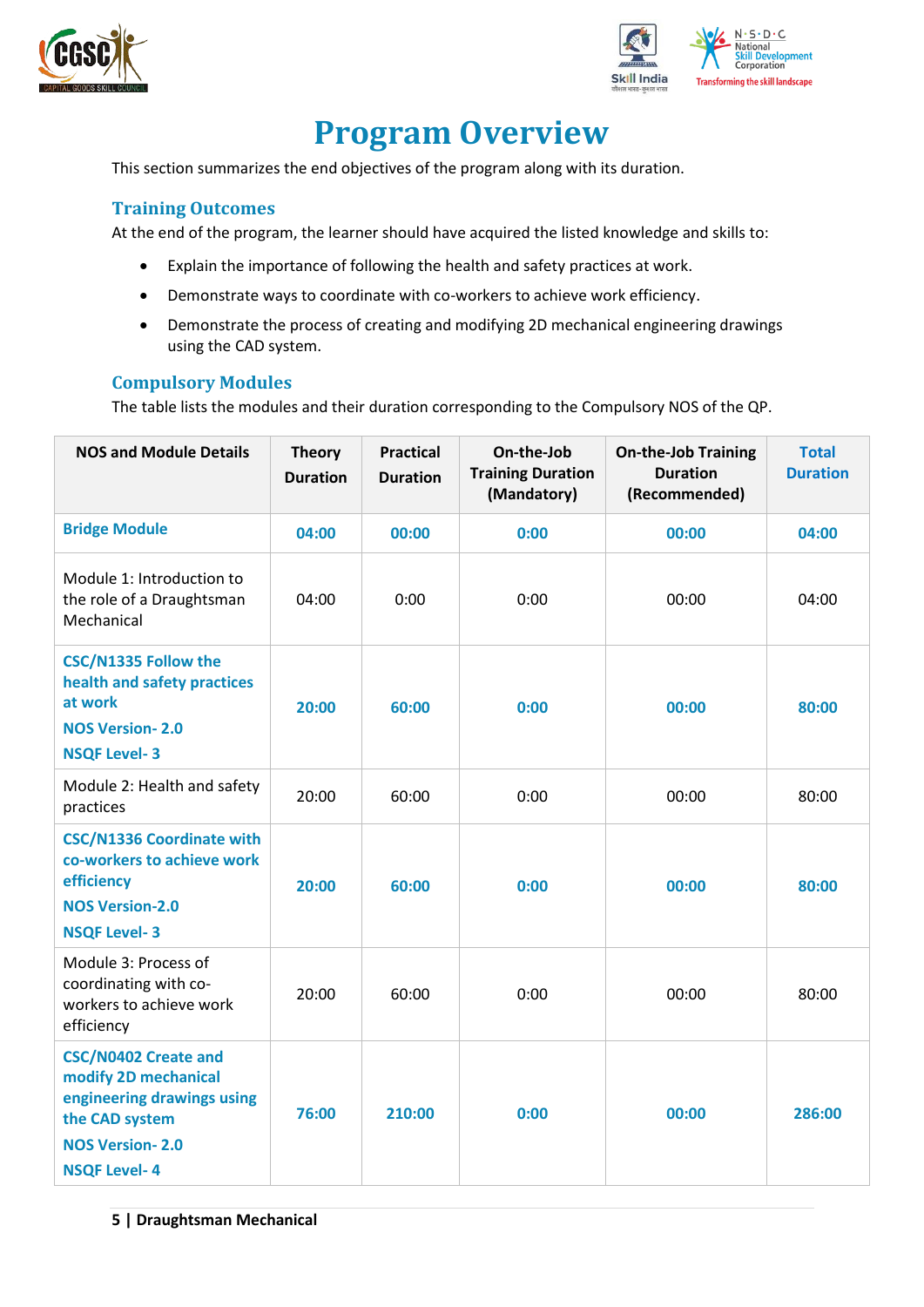



| Module 4: Process of<br>creating and modifying 2D<br>mechanical engineering<br>drawings using the CAD<br>system | 76:00  | 210:00 | 0:00 | 00:00 | 286:00 |
|-----------------------------------------------------------------------------------------------------------------|--------|--------|------|-------|--------|
| <b>Total Duration</b>                                                                                           | 120:00 | 330:00 | 0:00 | 00:00 | 450:00 |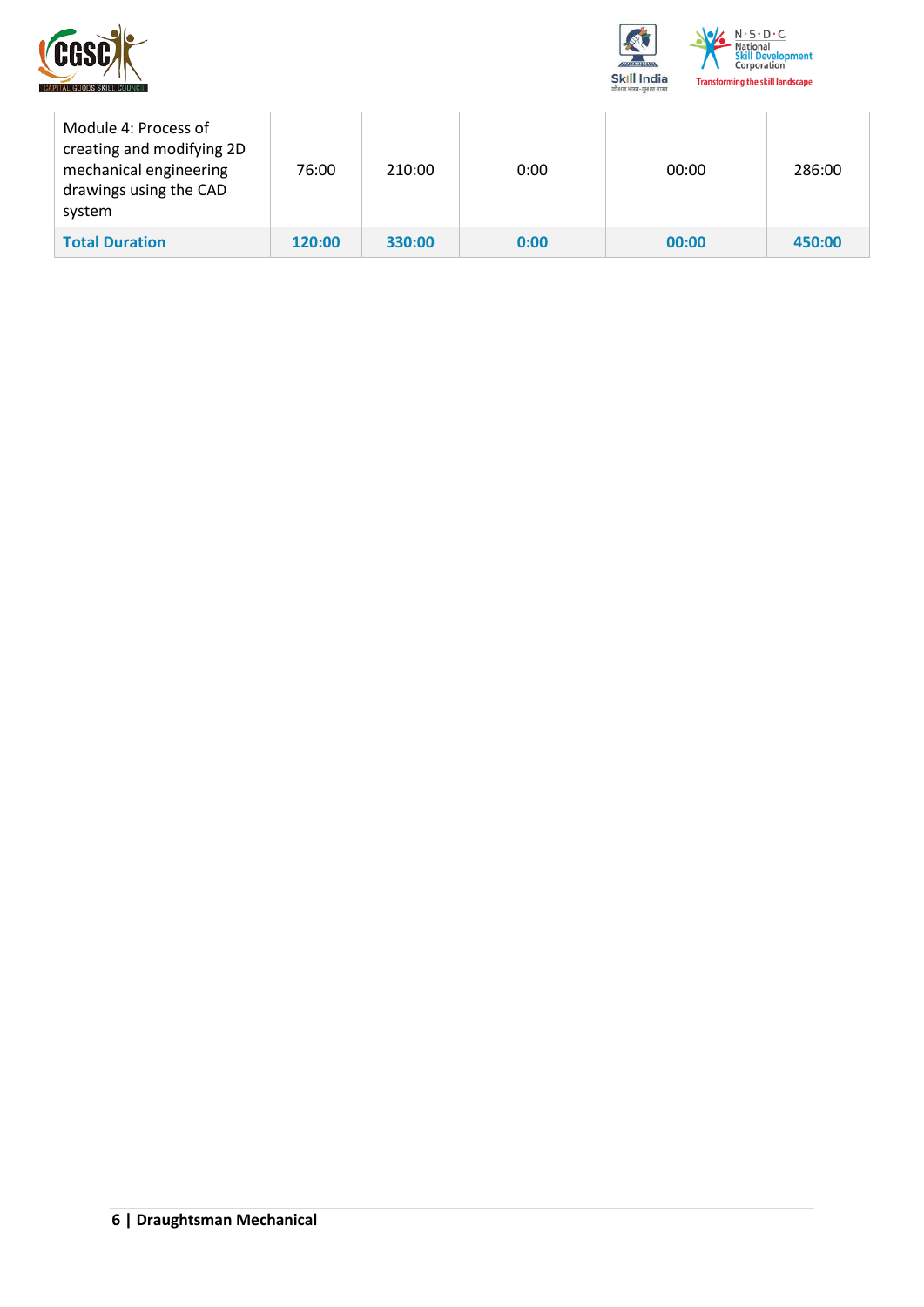



## **Module Details**

## <span id="page-6-0"></span>**Module 1: Introduction to the role of a Draughtsman Mechanical**

### *Bridge Module*

#### **Terminal Outcomes:**

• Discuss the job role of a Draughtsman Mechanical.

| <b>Duration: 04:00</b>                                                                            | Duration 0:00                            |  |  |  |
|---------------------------------------------------------------------------------------------------|------------------------------------------|--|--|--|
| Theory – Key Learning Outcomes                                                                    | <b>Practical - Key Learning Outcomes</b> |  |  |  |
| Describe the size and scope of the<br>$\bullet$<br>capital good industry and its sub-<br>sectors. |                                          |  |  |  |
| Discuss the role and responsibilities<br>$\bullet$<br>of a Draughtsman Mechanical.                |                                          |  |  |  |
| Identify various employment<br>$\bullet$<br>opportunities for a Draughtsman<br>Mechanical.        |                                          |  |  |  |
| <b>Classroom Aids</b>                                                                             |                                          |  |  |  |
| Training Kit - Trainer Guide, Presentations, Whiteboard, Marker, Projector, Laptop, Video Films   |                                          |  |  |  |
| <b>Tools, Equipment and Other Requirements</b>                                                    |                                          |  |  |  |
| <b>NA</b>                                                                                         |                                          |  |  |  |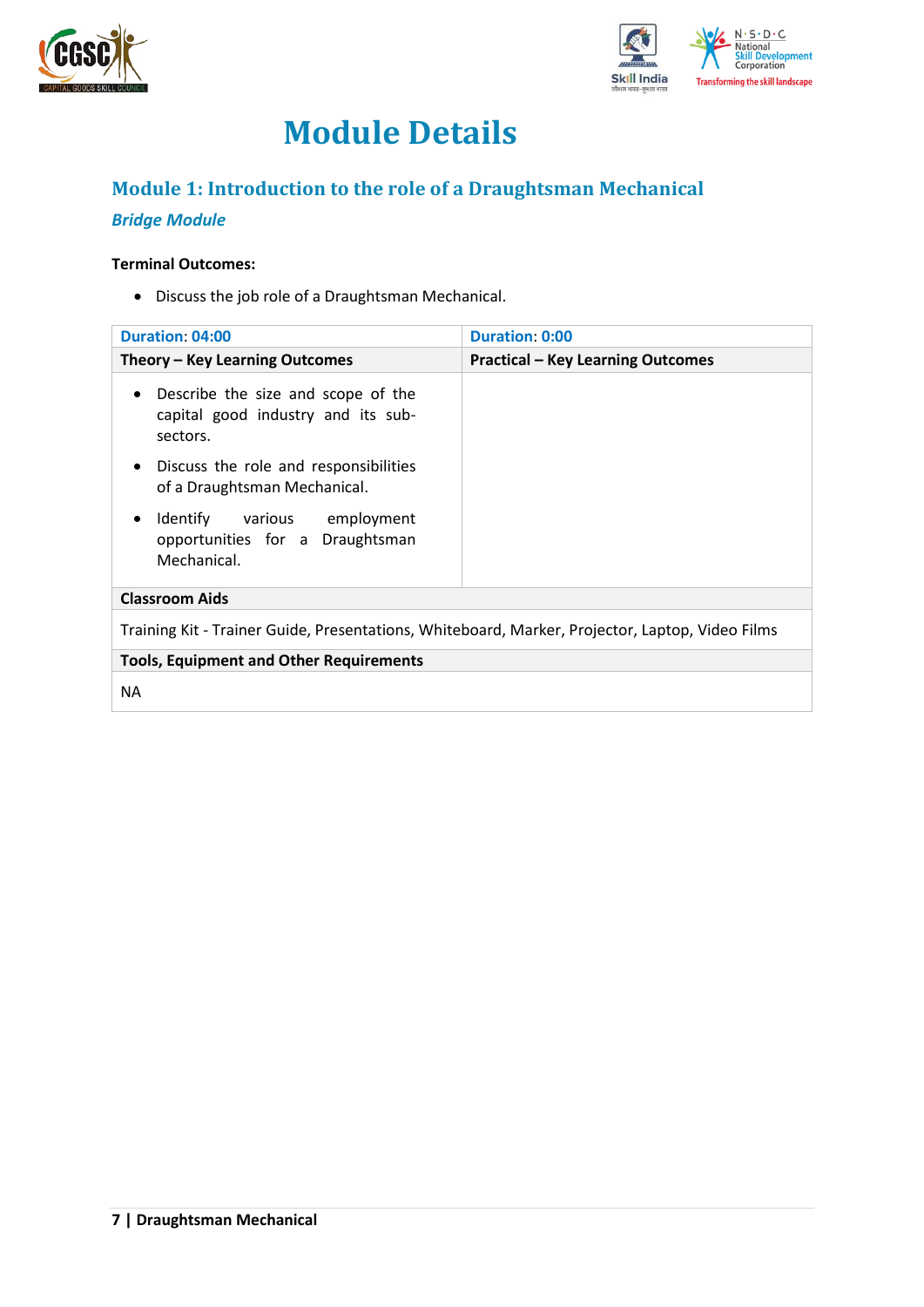



## <span id="page-7-0"></span>**Module 2: Health and safety Practices** *Mapped to CSC/N1335 v2.0*

#### **Terminal Outcomes:**

- Demonstrate ways to maintain personal health and safety.
- Describe the process of assisting in hazard management.
- Explain how to check the first aid box, firefighting and safety equipment.
- Describe the process of assisting in waste management.
- Explain the importance of following the fire safety guidelines.
- Explain the importance of following the emergency and first-aid procedures.
- Demonstrate the process of carrying out relevant documentation and review.

| Duration: 20:00                                                                                                                                                                               | Duration: 60:00                                                                                                                                                               |  |  |  |
|-----------------------------------------------------------------------------------------------------------------------------------------------------------------------------------------------|-------------------------------------------------------------------------------------------------------------------------------------------------------------------------------|--|--|--|
| Theory - Key Learning Outcomes                                                                                                                                                                | <b>Practical - Key Learning Outcomes</b>                                                                                                                                      |  |  |  |
| Explain the recommended practices<br>$\bullet$<br>to be followed to ensure protection<br>from infections and transmission to<br>others, such as the use of hand<br>sanitizer and face mask.   | Demonstrate the use of appropriate<br>$\bullet$<br>Personal Protective Equipment (PPE)<br>relevant to the task and work<br>conditions.<br>Demonstrate<br>handle<br>how<br>to  |  |  |  |
| Explain the importance and process<br>$\bullet$<br>of checking the work conditions,<br>assessing the potential health and<br>safety risks, and take appropriate<br>measures to mitigate them. | hazardous materials safely.<br>Demonstrate the process of testing<br>$\bullet$<br>the firefighting and various safety<br>equipment to ensure they are in<br>usable condition. |  |  |  |
| Explain the importance and process<br>$\bullet$<br>of selecting and using the appropriate<br>PPE relevant to the task and work<br>conditions.                                                 | Demonstrate the process of recycling<br>٠<br>and disposing different types of<br>waste appropriately.                                                                         |  |  |  |
| Explain the<br>recommended<br>$\bullet$<br>techniques to be followed while<br>lifting and moving heavy objects to<br>avoid injury.                                                            | Demonstrate<br>how<br>the<br>to<br>use<br>appropriate type of fire extinguisher<br>to extinguish different types of fires<br>safely.                                          |  |  |  |
| Explain the importance of following<br>$\bullet$<br>the manufacturer's instructions and<br>workplace safety guidelines while<br>working on heavy machinery, tools                             | Demonstrate how to administer<br>appropriate first aid to the injured<br>personnel.<br>Demonstrate<br>the<br>οf<br>process                                                    |  |  |  |
| and equipment.<br>Explain the importance and process<br>$\bullet$<br>of identifying existing and potential<br>hazards at work.                                                                | Cardiopulmonary<br>performing<br>Resuscitation (CPR) on a potential<br>victim of cardiac arrest.<br>Demonstrate the process of carrying<br>٠                                  |  |  |  |
| Describe the process of assessing the<br>$\bullet$<br>potential risks and injuries associated<br>with the various hazards.                                                                    | documentation<br>appropriate<br>out<br>following a health and safety incident<br>at work, including all the required<br>information.                                          |  |  |  |
| Explain how to prevent or minimise<br>different types of hazards.                                                                                                                             |                                                                                                                                                                               |  |  |  |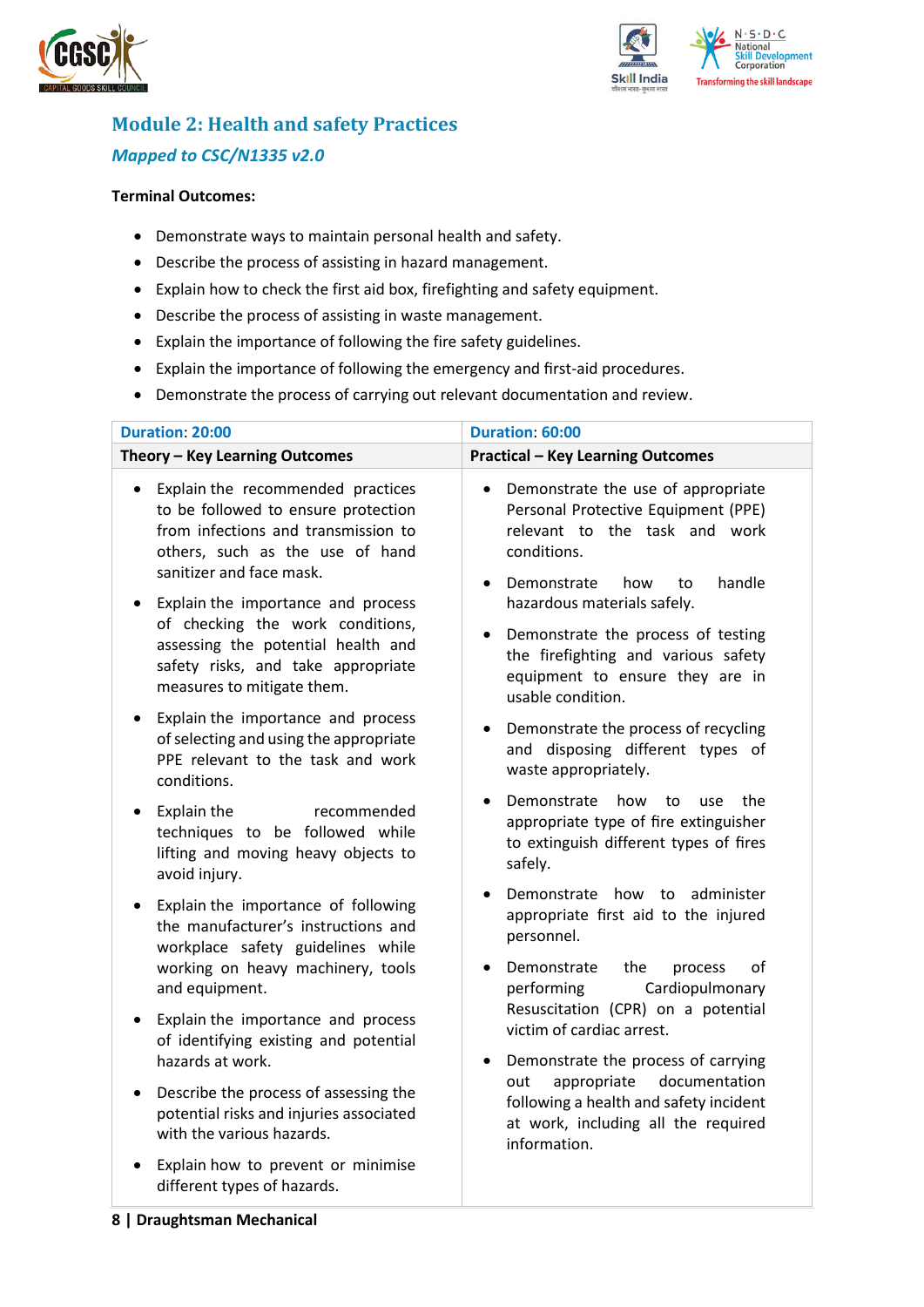



 $N.5.0.6$ National **Skill Development**<br>Corporation **Transforming the skill landscape** 

- Explain how to handle and store hazardous materials safely.
- Explain the importance of ensuring the first aid box is updated with the relevant first aid supplies.
- Describe the process of checking and testing the firefighting and various safety equipment to ensure they are in a usable condition.
- Explain the criteria for segregating waste into appropriate categories.
- Describe the appropriate methods for recycling the recyclable waste.
- Describe the process of disposing of the non-recyclable waste safely and the applicable regulations.
- Explain the use of different types of fire extinguishers to extinguish different types of fires.
- State the recommended practices to be followed for a safe rescue during a fire emergency.
- Explain how to request assistance from the fire department to extinguish a serious fire.
- Explain the appropriate practices to be followed during workplace emergencies to ensure safety and minimise loss to organisational property.
- State the common health and safety hazards present in a work environment, associated risks, and how to mitigate them.
- State the safe working practices to be followed while working at various hazardous sites and using electrical equipment.
- Explain the importance of ensuring easy access to firefighting and safety equipment.
- Explain the appropriate preventative and remedial actions to be taken in the case of exposure to toxic materials, such as poisonous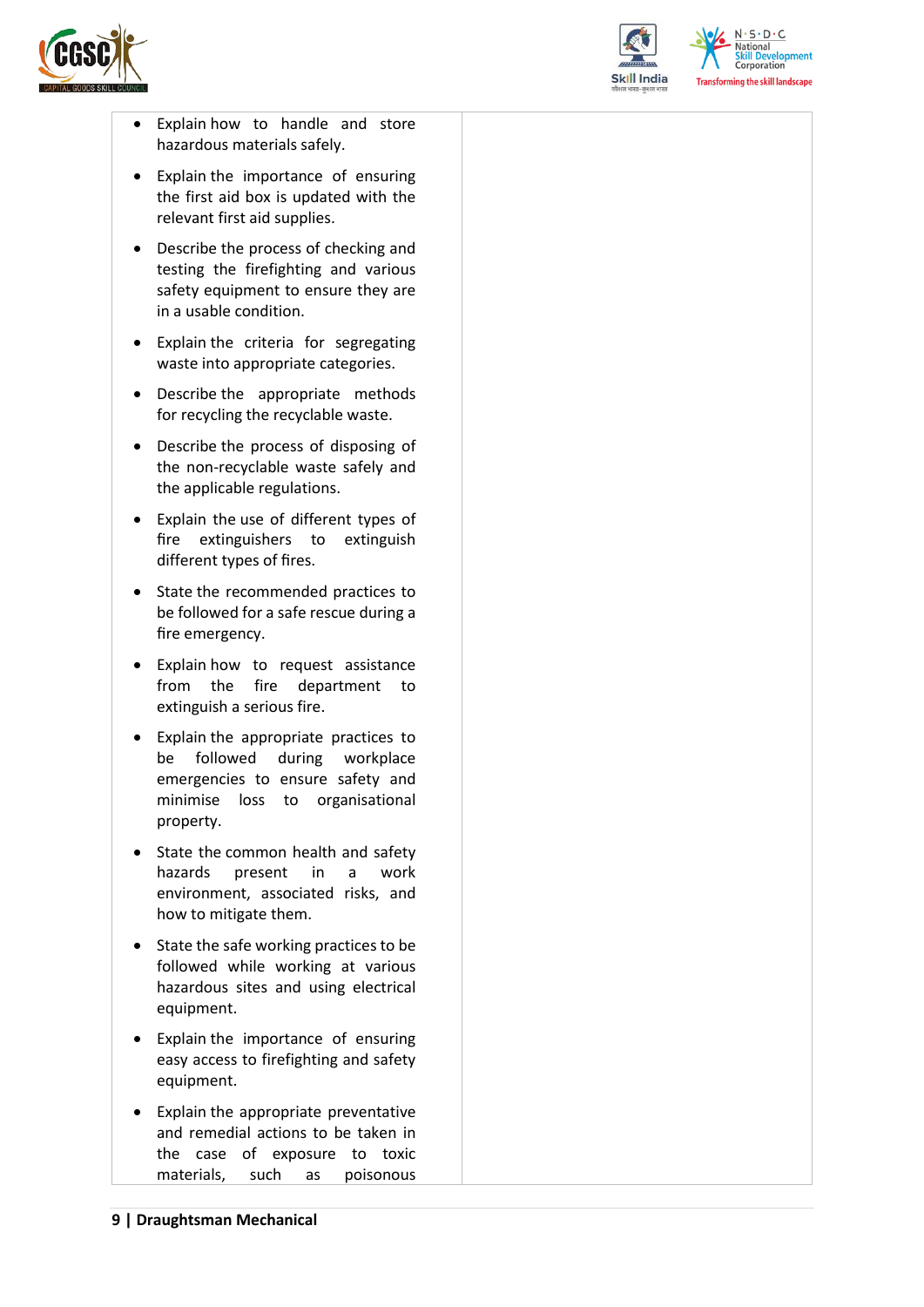



 $N \cdot S \cdot D \cdot C$ National **Skill Development**<br>Corporation **Transforming the skill landscape** 

chemicals and gases.

- Explain various causes of fire in different work environments and the recommended precautions to be taken to prevent fire accidents.
- Describe different methods of extinguishing fire.
- List different materials used for extinguishing fire.
- Explain the applicable rescue techniques to be followed during a fire emergency.
- Explain the importance of placing safety signs and instructions at strategic locations in a workplace and following them.
- Explain different types of first aid treatment to be provided for different types of injuries.
- State the potential injuries associated with incorrect manual handling.
- Explain how to move an injured person safely.
- State various hazards associated with the use of various machinery, tools, implements, equipment and materials.
- Explain the importance of ensuring no obstruction and free access to fire exits.
- Explain how to free a person from electrocution safely.
- Explain how to administer appropriate first aid to an injured person.
- Explain how to perform Cardiopulmonary Resuscitation (CPR).
- Explain the importance of coordinating with the emergency services to request urgent medical assistance for persons requiring professional medical attention or hospitalisation.
- State the appropriate documentation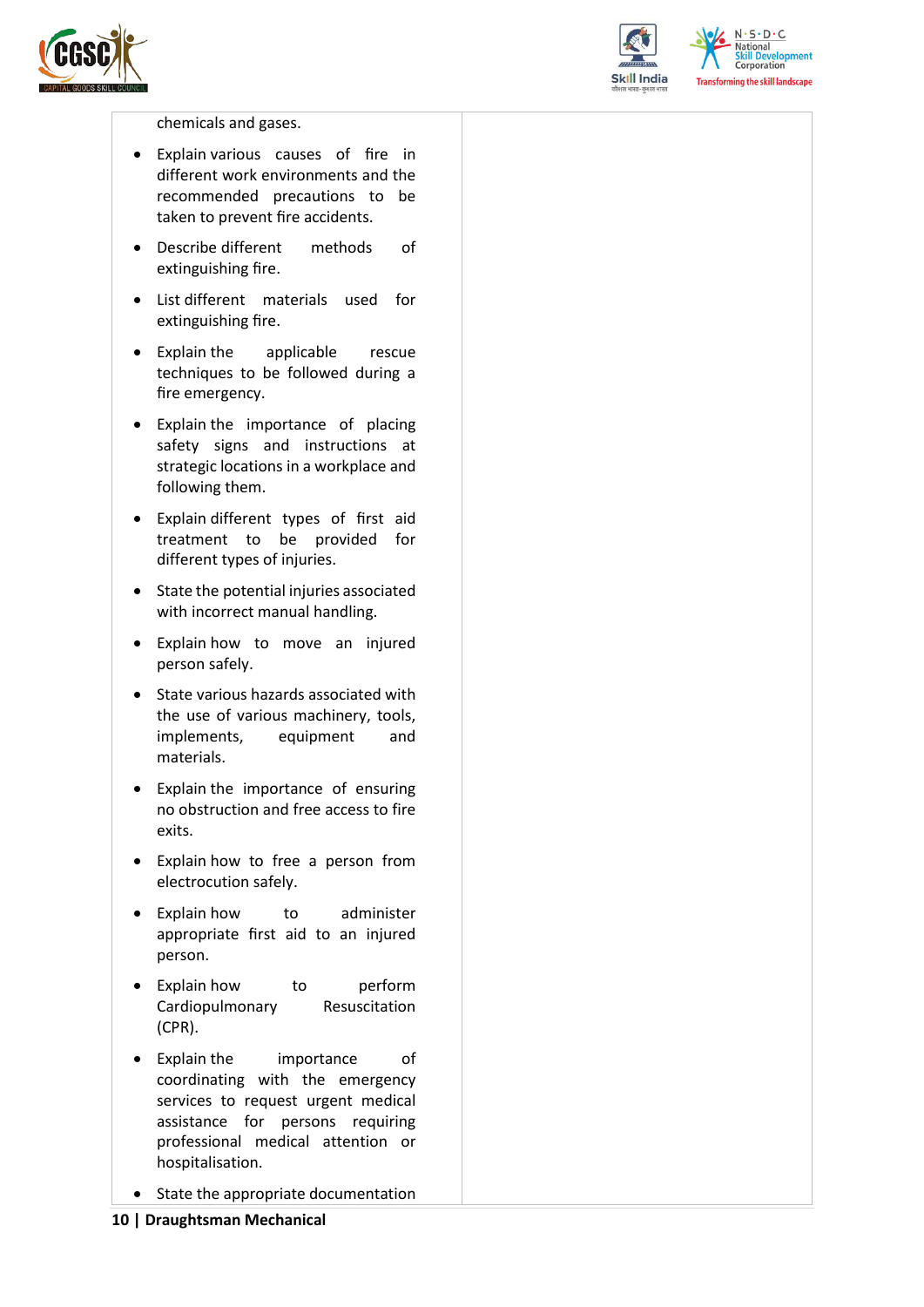



to be carried out following a health and safety incident at work, and the relevant information to be included.

- Explain the importance and process of reviewing the health and safety conditions at work regularly or following an incident.
- Explain the importance and process of implementing appropriate changes to improve the health and safety conditions at work.

#### **Classroom Aids**

Computer, Projection Equipment, PowerPoint Presentation and Software, Facilitator's Guide, Participant's Handbook.

#### **Tools, Equipment and Other Requirements**

Personal Protective Equipment, Cleaning Equipment and Materials, Sanitizer, Soap, Mask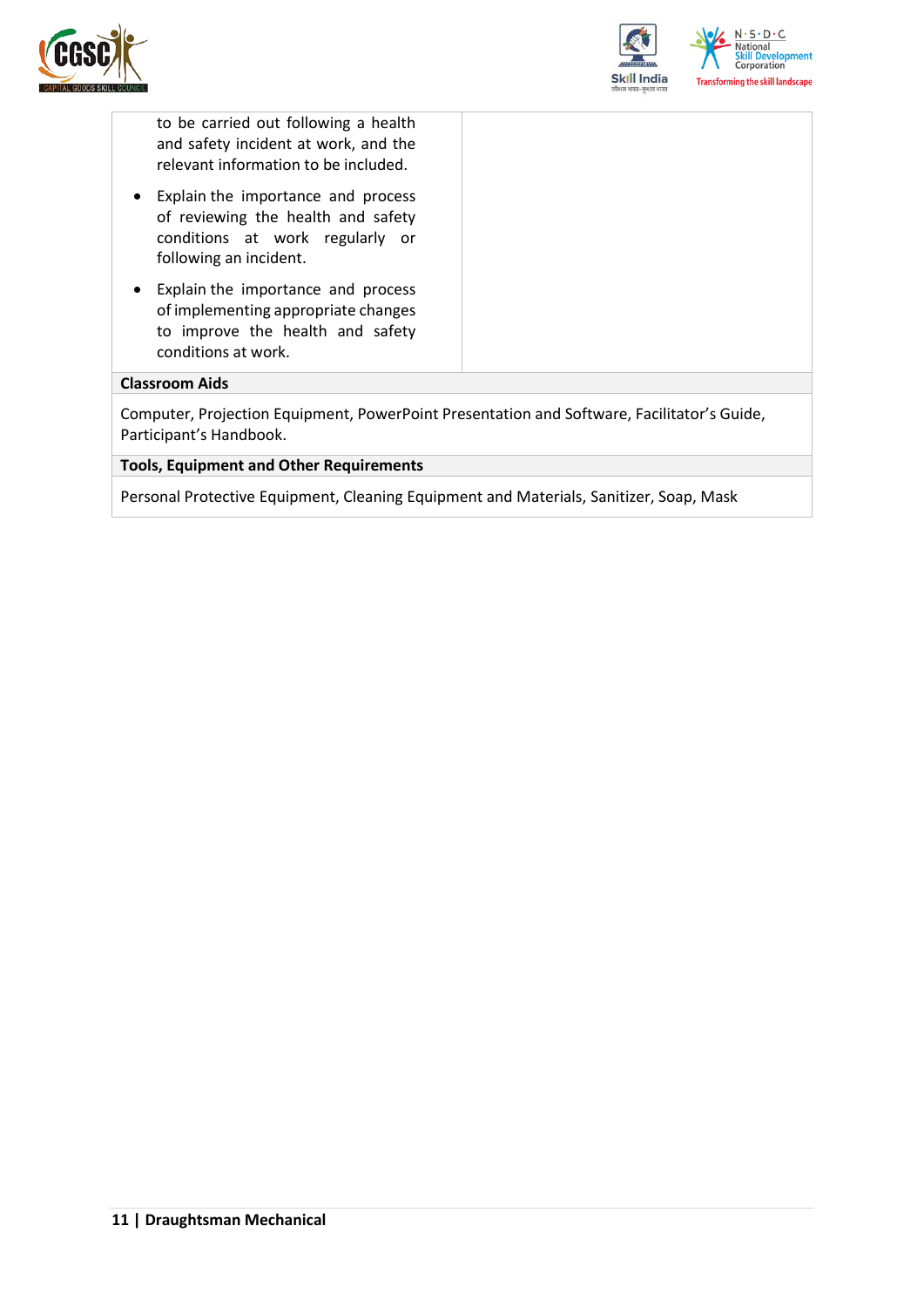



## <span id="page-11-0"></span>**Module 3: Process of coordinating with co-workers to achieve work efficiency**

### *Mapped to NOS CSC/N1336 v2.0*

#### **Terminal Outcomes:**

- Demonstrate ways to Work and communicate effectively with co-workers.
- Discuss ways to promote diversity and inclusion at the workplace.

| <b>Duration: 20:00</b>                                                                                                                                                                               | Duration: 60:00                                                                                                                                                                                           |  |  |  |
|------------------------------------------------------------------------------------------------------------------------------------------------------------------------------------------------------|-----------------------------------------------------------------------------------------------------------------------------------------------------------------------------------------------------------|--|--|--|
| Theory - Key Learning Outcomes                                                                                                                                                                       | <b>Practical - Key Learning Outcomes</b>                                                                                                                                                                  |  |  |  |
| Explain the importance and process<br>of effective communication in the<br>workplace.<br>Explain the<br>barriers to<br>effective<br>$\bullet$<br>communication<br>how<br>and<br>to<br>overcome them. | Demonstrate<br>the<br>of<br>process<br>preparing the relevant documents<br>and reports as per the supervisor's<br>instructions, providing appropriate<br>information<br>clearly<br>and<br>systematically. |  |  |  |
| Explain the importance of teamwork<br>$\bullet$<br>in an organisation's and individual's<br>success.                                                                                                 | Demonstrate how to mentor and<br>assist subordinates in the execution<br>of their work responsibilities.                                                                                                  |  |  |  |
| Explain the importance of active<br>$\bullet$<br>listening in the work environment.                                                                                                                  | Demonstrate the process of using<br>resources efficiently<br>various<br>to<br>utilisation and<br>maximum<br>ensure                                                                                        |  |  |  |
| State the appropriate techniques to<br>٠<br>be followed for active listening.                                                                                                                        | minimum wastage.<br>Demonstrate how to communicate<br>$\bullet$                                                                                                                                           |  |  |  |
| Explain the importance of tone and<br>٠<br>pitch ineffective communication.                                                                                                                          | clearly and<br>politely to ensure<br>effective communication with co-                                                                                                                                     |  |  |  |
| Explain the importance of avoiding<br>casual expletives and unpleasant<br>while<br>communicating<br>terms<br>professional circles.                                                                   | workers.<br>Demonstrate appropriate verbal and<br>non-verbal communication that is<br>respectful of genders and disability.                                                                               |  |  |  |
| Explain the<br>of<br>importance<br>maintaining discipline and ethical<br>behaviour at work.                                                                                                          |                                                                                                                                                                                                           |  |  |  |
| State the<br>common<br>for<br>reasons<br>interpersonal conflict and how to<br>resolve them.                                                                                                          |                                                                                                                                                                                                           |  |  |  |
| Explain the importance of developing<br>effective working relationships for<br>professional success.                                                                                                 |                                                                                                                                                                                                           |  |  |  |
| Describe the process of expressing<br>addressing<br>and<br>grievances<br>appropriately and effectively.                                                                                              |                                                                                                                                                                                                           |  |  |  |
| Explain the importance and process<br>of planning daily tasks to ensure their<br>timely completion and efficient use of                                                                              |                                                                                                                                                                                                           |  |  |  |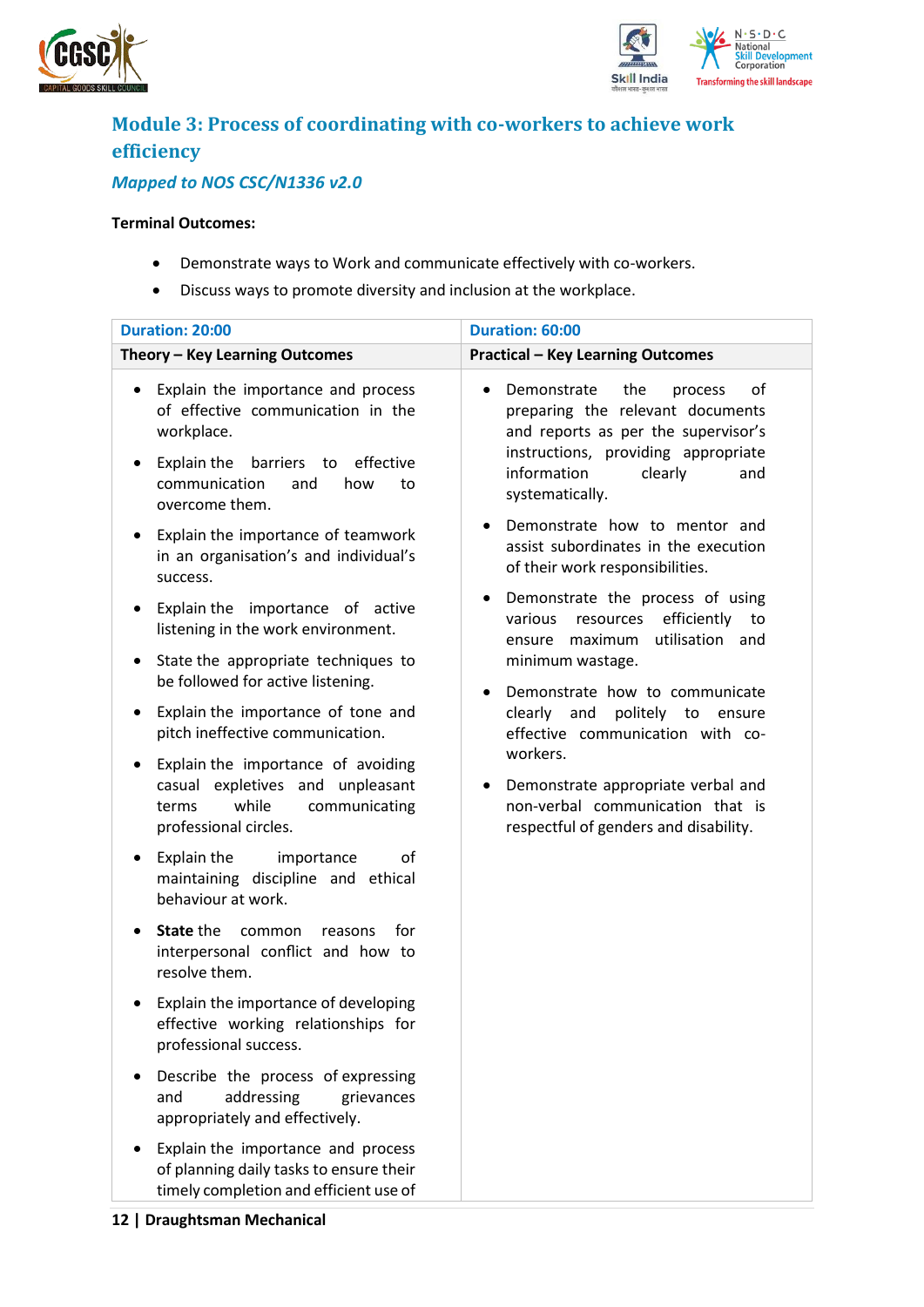



 $N.5.0.6$ **National Skill Development**<br>Corporation **Transforming the skill landscape** 

#### time.

- Explain the importance of adhering to the limits of authority at work.
- Explain the importance of following the applicable quality standards and timescales at work.
- Explain the importance of coordinating with co-workers to achieve the work objectives efficiently.
- Explain the relevant documentation requirements.
- Explain the importance of providing appropriate information clearly and systematically in work documents.
- State the escalation matrix to be followed to deal with out of authority tasks and concerns.
- Explain the importance and process of mentoring and assisting subordinates in the execution of their work responsibilities.
- Explain how to identify possible disruptions to work prevent them.
- Explain how to use various resources efficiently to ensure maximum utilisation and minimum wastage.
- Explain the recommended practices to be followed at work to avoid and resolve conflicts at work.
- Explain the importance and process of efficient and timely dissemination of information to the authorised personnel.
- Explain the procedure to report inappropriate behaviour e.g., harassment.

#### **Classroom Aids:**

Training Kit (Trainer Guide, Presentations). Whiteboard, Marker, Projector, Laptop

#### **Tools, Equipment and Other Requirements**

NA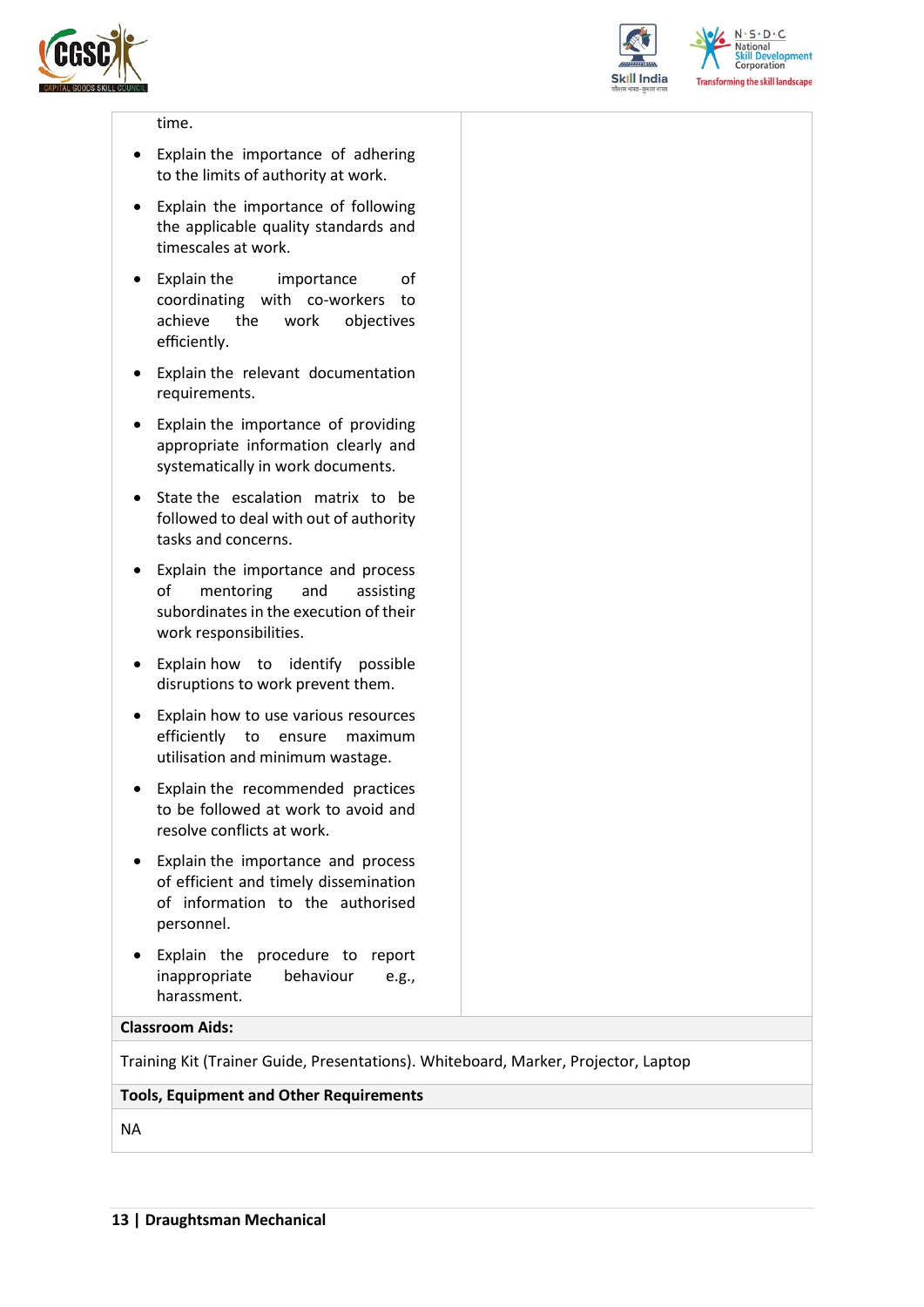



### <span id="page-13-0"></span>**Module 4: Process of creating and modifying 2D mechanical engineering drawings using the CAD system** *Mapped to CSC/N0402 v2.0*

#### **Terminal Outcomes:**

- Describe the process of preparing for 2D mechanical engineering drawings.
- Demonstrate the process of performing the set-up activities.
- Demonstrate the process of creating or modifying 2D mechanical engineering drawings.
- Explain the importance of using resources optimally.

| <b>Duration: 106:00</b>                                                                                                                                                                                                                                                                                              | <b>Duration: 180:00</b>                                                                                                                                                                                                                                                                      |  |  |  |
|----------------------------------------------------------------------------------------------------------------------------------------------------------------------------------------------------------------------------------------------------------------------------------------------------------------------|----------------------------------------------------------------------------------------------------------------------------------------------------------------------------------------------------------------------------------------------------------------------------------------------|--|--|--|
| Theory - Key Learning Outcomes                                                                                                                                                                                                                                                                                       | <b>Practical - Key Learning Outcomes</b>                                                                                                                                                                                                                                                     |  |  |  |
| of<br>Explain<br>the<br>relevant<br>use<br>$\bullet$<br>information systems for retrieving<br>and storing drawing data.<br>List the relevant customizable system<br>$\bullet$<br>variables in a CAD software.<br>Explain the needs and process for<br>$\bullet$<br>customizing<br>identified<br>system<br>variables. | Demonstrate how to customize<br>$\bullet$<br>system variables, menus and drawing<br>defaults to produce the drawing to<br>the appropriate scale.<br>Show how to develop macros as per<br>the approved procedures.<br>Demonstrate the process of setting<br>up and checking that all relevant |  |  |  |
| Describe<br>the applicable<br>drafting<br>$\bullet$<br>standards and procedures.                                                                                                                                                                                                                                     | devices are connected and operating.<br>Demonstrate the process of setting<br>$\bullet$                                                                                                                                                                                                      |  |  |  |
| Explain the needs and process for<br>$\bullet$<br>customizing<br>menus and system<br>defaults.                                                                                                                                                                                                                       | the drawing datum at a convenient<br>point along with drawing parameters<br>such as layers, line types, colour, text<br>styles according to the drawing to be                                                                                                                                |  |  |  |
| Explain the needs and process for<br>٠<br>developing macros.                                                                                                                                                                                                                                                         | produced.                                                                                                                                                                                                                                                                                    |  |  |  |
| State the appropriate projection for<br>$\bullet$<br>the drawing purpose.                                                                                                                                                                                                                                            | Show how to analyse and produce<br>$\bullet$<br>mechanical drawings, using first angle<br>orthographic<br>projections,                                                                                                                                                                       |  |  |  |
| List the relevant reasons for including<br>$\bullet$<br>auxiliary views in drawings.                                                                                                                                                                                                                                 | isometric/oblique projections, third<br>orthographic<br>angle<br>projections,<br>sectional views.                                                                                                                                                                                            |  |  |  |
| Describe the<br>procedures<br>for<br>$\bullet$<br>producing components, layout and<br>assembly drawings.                                                                                                                                                                                                             | Demonstrate<br>how<br>to<br>create<br>a<br>drawing<br>template<br>using<br>the<br>appropriate drawing tool according                                                                                                                                                                         |  |  |  |
| List relevant drawing specifications<br>$\bullet$<br>symbols used in<br>and common                                                                                                                                                                                                                                   | to the required standards, including<br>all the necessary details.                                                                                                                                                                                                                           |  |  |  |
| drawings.<br>List the relevant sources<br>and<br>methods for obtaining any required<br>technical information relevant to the<br>drawing.                                                                                                                                                                             | Demonstrate how to use various<br>menus available in the CAD system<br>along with relevant codes<br>and<br>references.                                                                                                                                                                       |  |  |  |
| Explain the common practices that<br>make systems vulnerable to cyber-                                                                                                                                                                                                                                               | Demonstrate the process of drawing<br>temporary fasteners and<br>rivets,<br>details,<br>components<br>assembly                                                                                                                                                                               |  |  |  |

drawings, piping layouts, gears and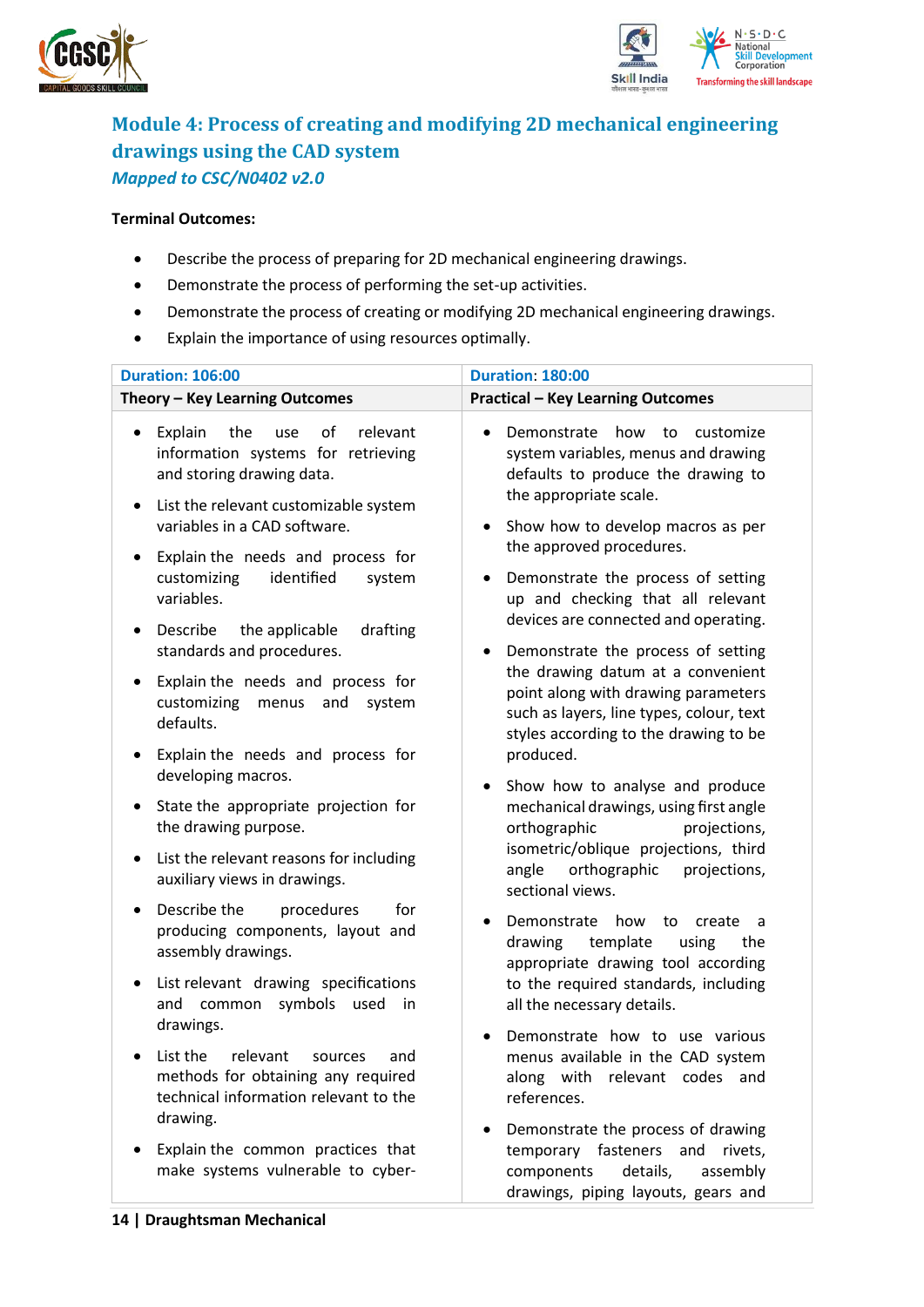



attacks, viruses and damage.

- Explain how to protect a computer from cyber-attacks and viruses.
- Describe the appropriate procedure to be followed to deal with virus attacks on a computer.
- Explain how to set up and use a computer system and the relevant peripherals light pen, digitizer and tablet, printer or plotter, scanner, etc.
- Explain how to various computer drawing software.
- Explain the importance of using CAD software as per the instructions in the user manual.
- State the relevant principles of engineering and manufacturing operations that are applied in manufacturing processes such as casting and forging; fabrication; machining methods: joining processes; assembly and installation, etc.
- List different types of drawings that may be produced using a CAD software.
- Describe the process of selecting standard components in the designing process.
- Explain the functionality of different components, their interrelation with other components and assemblies.
- Explain how to set up the viewing screen to show multiple views of the drawing.
- State the relevant standards and conventions used for drawings.
- Explain how to set up the drawing template parameters.
- Explain the application and use of various drawing tools.
- Explain how to access and use a wide range of standard components and symbol libraries from the CAD

machine foundation, etc.

- Show how to label the drawings as per approved procedures.
- Demonstrate the process of creating detailed views using various scales to as per the requirement.
- Demonstrate how to save the drawing to an appropriate storage medium such as a hard drive or USB pen drive, while creating a backup to protect against accidental loss.
- Prepare a sample bill of materials as per organisational guidelines after determining the required component, material specifications, and appropriate quantities.
- Demonstrate how to optimise the usage of electricity and other resources in various tasks and processes.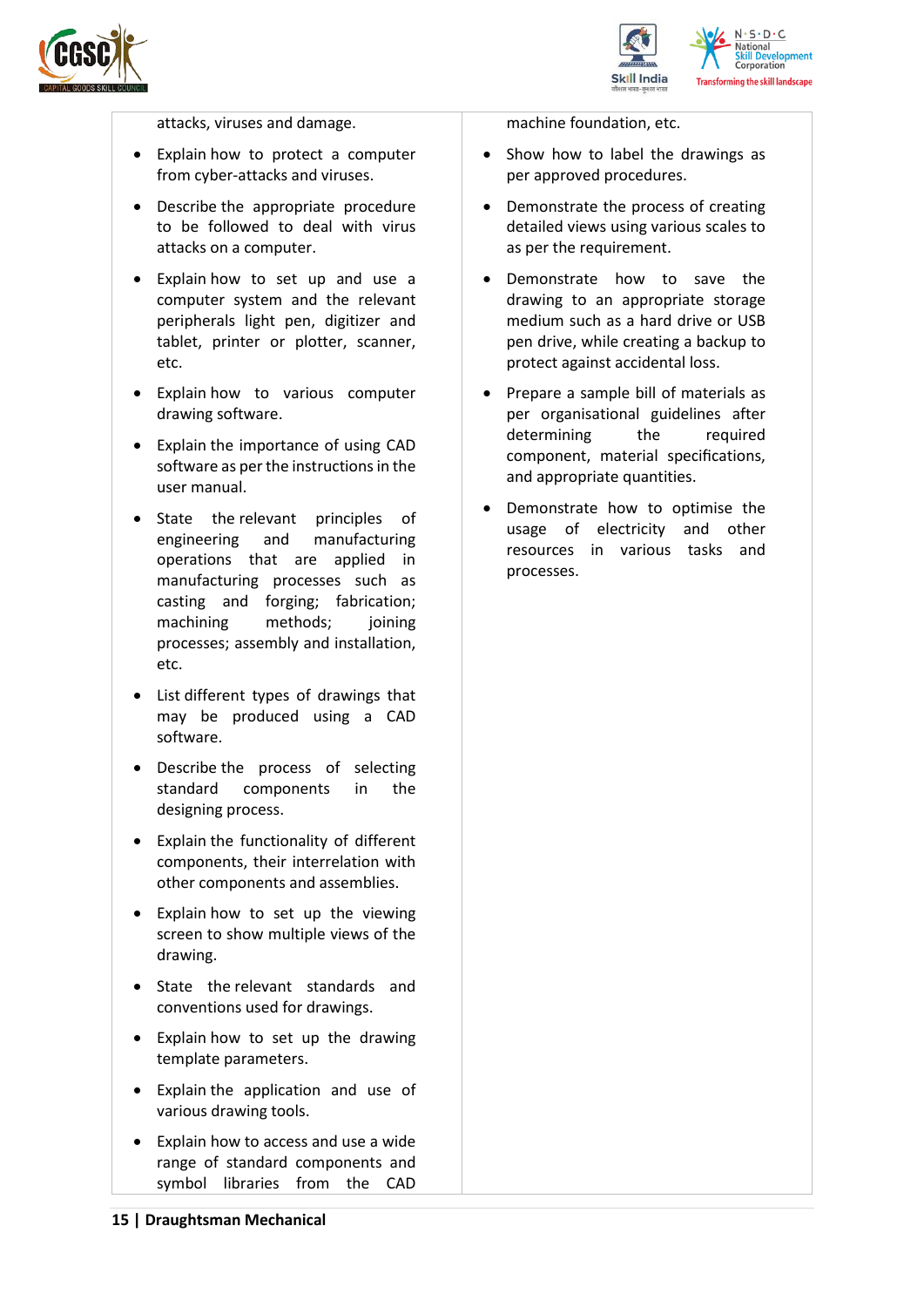



 $N.5.0.6$ **Skill Development**<br>Corporation **Transforming the skill landscape** 

#### equipment.

- Explain the need for document control.
- Explain the importance and process of saving and storing drawings.
- Explain the importance and process of creating backup copies, and save them safely.
- Explain how to produce hard copies of drawings, and the advantages and disadvantages of printers and plotters.
- Explain the technical information relevant to the drawing to be created such as drawing brief, overall dimensions, etc.
- Explain the applicable design features such as interface, tolerance, etc.
- Explain the use of relevant computer peripherals such as light pen, digitizer/tablet, scanner, printer, plotter, etc.
- Explain different types of drawings such as detail drawings, sub-assembly drawings, general arrangement drawings, installation drawings, etc.
- Describe the applicable standards and procedures such as organizational guidelines and procedures, relevant directives or codes of practice, CAD software standards/protocols, national and international standards and directives, etc.
- State the applicable health, safety and environmental concerns.
- Explain the relevant engineering activities such as processing of materials, fabrication, finishing, assembly, ioining, commissioning/decommissioning, equipment installation, etc.
- Explain the operational activities such as movement of materials, preparation of workplace layouts and work-flow diagrams.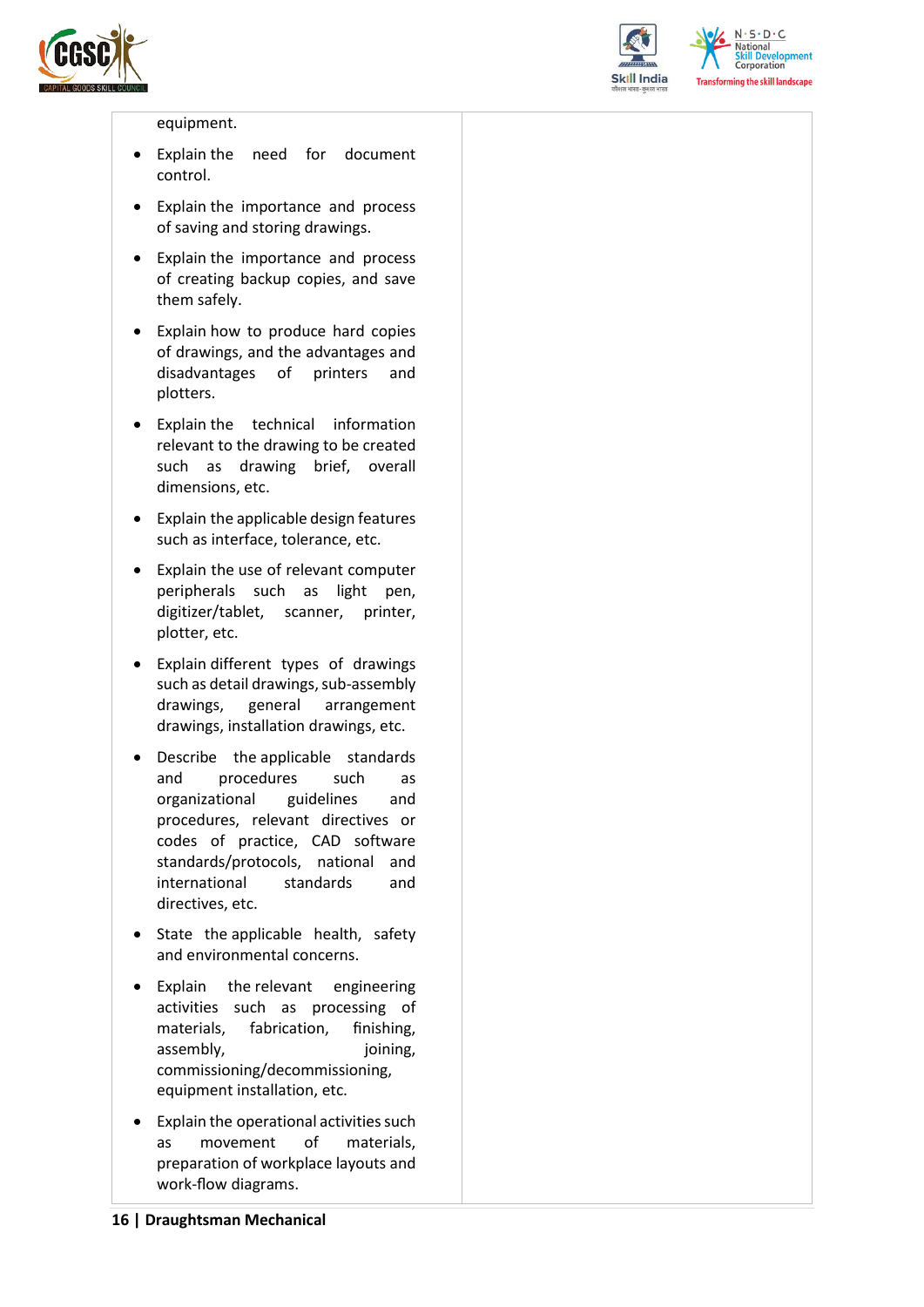



- Explain various functions of drawing template in the CAD software such as layers of drawings, scale, paper size, colour setup, detailed view, etc.
- Explain the relevant activities done during preparing drawings in the CAD software such as hatching and shading on drawings, adding dimensions and text to drawings, producing layers of drawings, etc.
- State the relevant symbols and abbreviations.
- Explain the benefits and methods of resource optimisation.

#### **Classroom Aids**

Training Kit (Trainer Guide, Presentations). Whiteboard, Marker, Projector, Laptop

#### **Tools, Equipment and Other Requirements**

CAD/CAM Software's (Auto CAD, PRO-E, CATIA, NX, SOLIDWORKS, INVENTOR Etc), Measuring Tools, Drawing Tools, Grinders, GD&T, etc.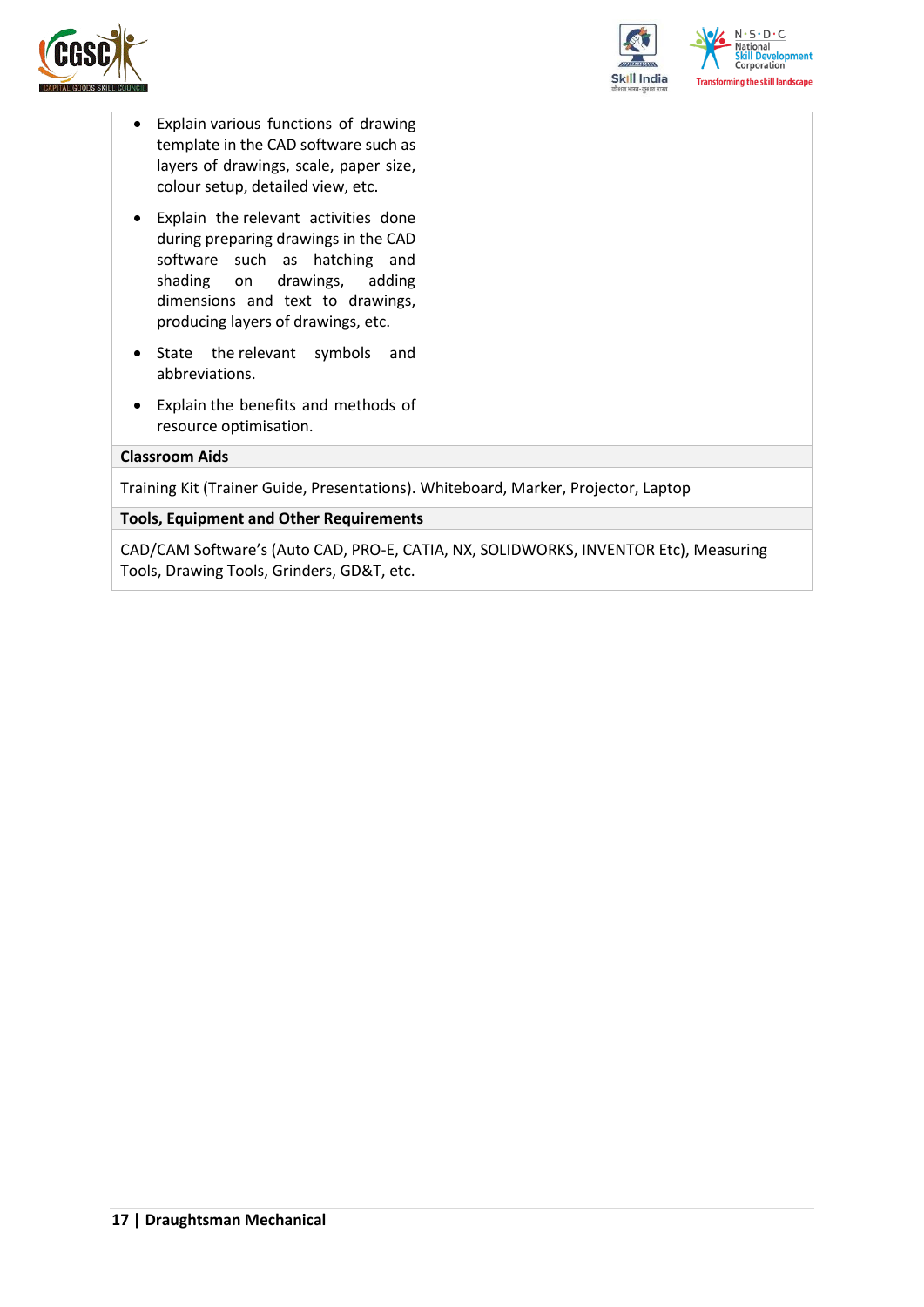



## **Annexure**

## <span id="page-17-1"></span><span id="page-17-0"></span>**Trainer Requirements**

| <b>Trainer Prerequisites</b>         |                                                    |       |                                               |       |                            |                                                                     |  |
|--------------------------------------|----------------------------------------------------|-------|-----------------------------------------------|-------|----------------------------|---------------------------------------------------------------------|--|
| <b>Minimum</b><br><b>Educational</b> | Specialization                                     |       | <b>Relevant Industry</b><br><b>Experience</b> |       | <b>Training Experience</b> | <b>Remarks</b>                                                      |  |
| Qualification                        |                                                    | Years | <b>Specialization</b>                         | Years | <b>Specialization</b>      |                                                                     |  |
| Diploma<br>/Degree                   | Diploma<br>/Degree in<br>Mechanical<br>Engineering | 4     | Draughtsman<br>Mechanical                     | 0     |                            | Practical skills and<br>knowledge required<br>in the relevant field |  |

| <b>Trainer Certification</b>                                                                                          |                                                                                                                                                                                          |  |  |  |  |
|-----------------------------------------------------------------------------------------------------------------------|------------------------------------------------------------------------------------------------------------------------------------------------------------------------------------------|--|--|--|--|
| <b>Platform Certification</b><br><b>Domain Certification</b>                                                          |                                                                                                                                                                                          |  |  |  |  |
| Certified for Job Role: "Draughtsman<br>Mechanical" mapped to QP: "CSC/Q0402, v1.0".<br>Minimum accepted score is 80% | Recommended that the Trainer is certified for the<br>Job Role: "Trainer", mapped to the Qualification<br>Pack: "MEP/Q0102". Minimum accepted as per<br>respective SSC guidelines is 80%. |  |  |  |  |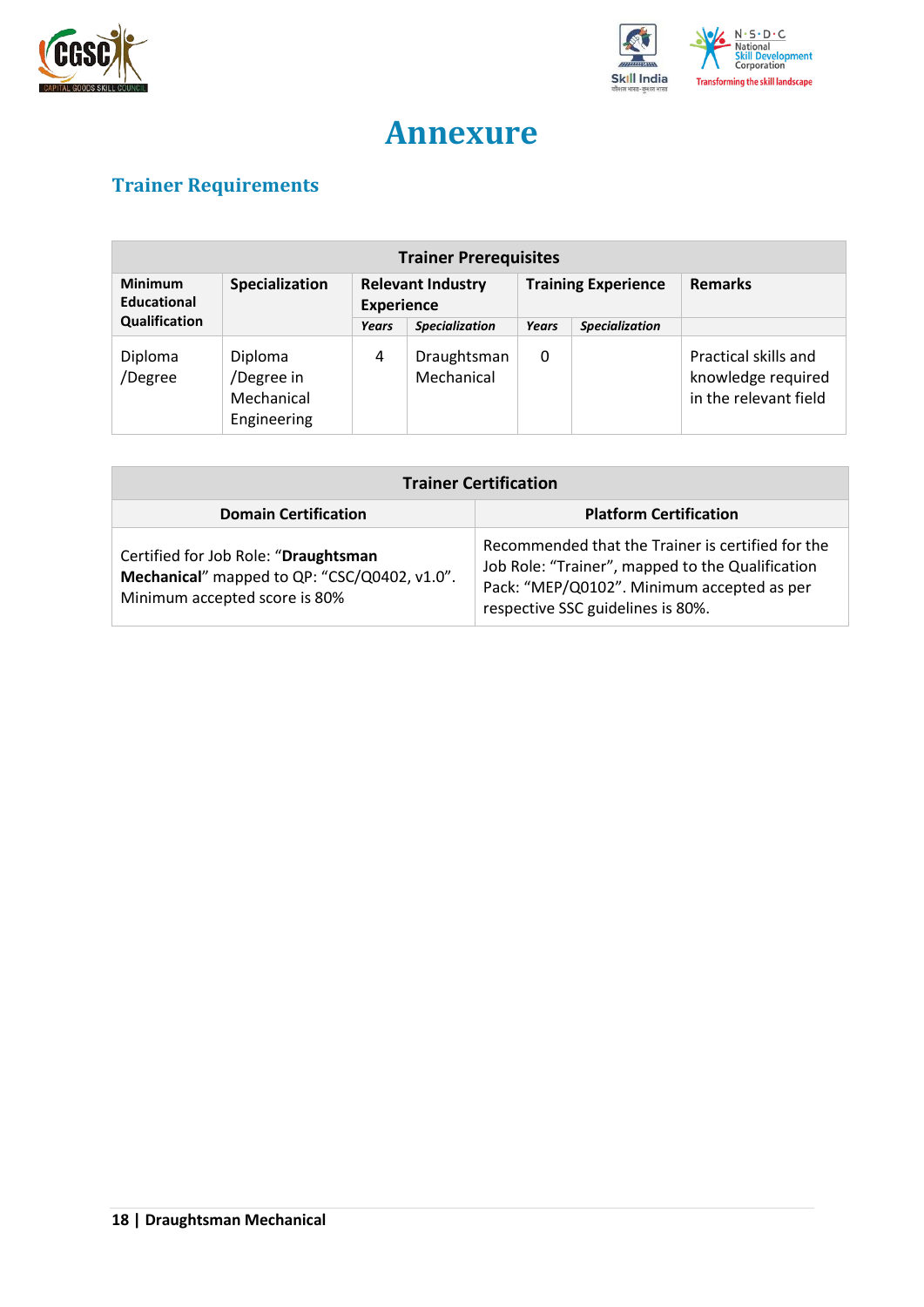



## <span id="page-18-0"></span>**Assessor Requirements**

| <b>Assessor Prerequisites</b> |                                                 |                                               |                           |                   |                            |                                                                              |  |
|-------------------------------|-------------------------------------------------|-----------------------------------------------|---------------------------|-------------------|----------------------------|------------------------------------------------------------------------------|--|
| <b>Minimum</b><br>Educational | Specialization                                  | <b>Relevant Industry</b><br><b>Experience</b> |                           | <b>Experience</b> | <b>Training/Assessment</b> | <b>Remarks</b>                                                               |  |
| Qualification                 |                                                 | Years                                         | <b>Specialization</b>     | Years             | <b>Specialization</b>      |                                                                              |  |
| Diploma<br>/Degree            | Diploma /Degree<br>in Mechanical<br>Engineering | 4                                             | Draughtsman<br>Mechanical | 0                 |                            | Practical skills<br>and<br>knowledge<br>required in<br>the relevant<br>field |  |

| <b>Assessor Certification</b>                                                                                         |                                                                                                                                 |
|-----------------------------------------------------------------------------------------------------------------------|---------------------------------------------------------------------------------------------------------------------------------|
| <b>Domain Certification</b>                                                                                           | <b>Platform Certification</b>                                                                                                   |
| Certified for Job Role: "Draughtsman<br>Mechanical" mapped to QP: "CSC/Q0402,<br>v1.0". Minimum accepted score is 80% | Certified for the Job Role: "Assessor", mapped<br>to the Qualification Pack: "MEP/Q2701, v1.0", with a<br>minimum score of 80%. |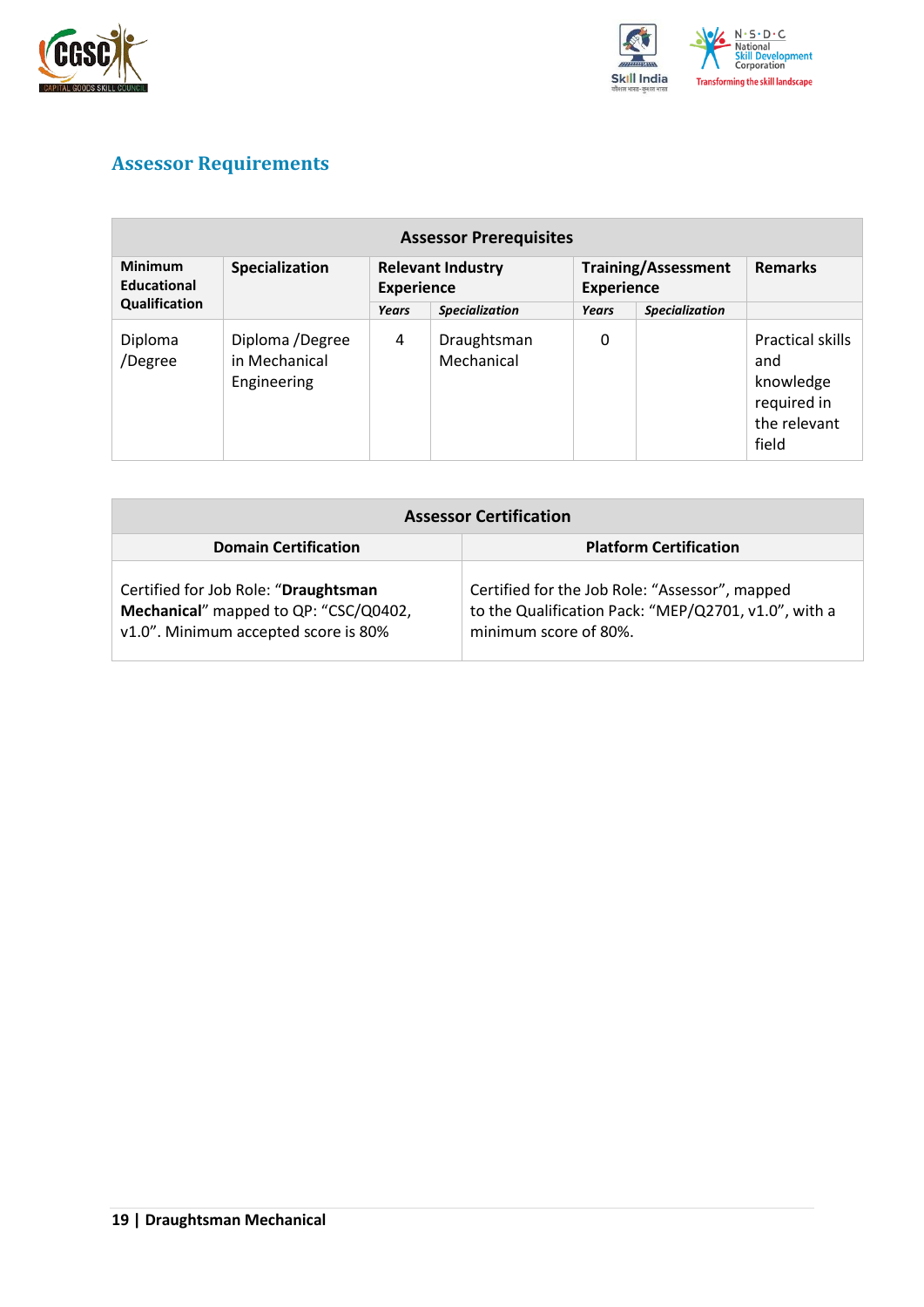



### <span id="page-19-0"></span>**Assessment Strategy**

- 1. Assessment System Overview:
	- Batches assigned to the assessment agencies for conducting the assessment on SDMS/SIP or email
	- Assessment agencies send the assessment confirmation to VTP/TC looping SSC
	- The assessment agency deploys the ToA certified Assessor for executing the assessment
	- SSC monitors the assessment process & records
- 2. Testing Environment

To ensure a conducive environment for conducting a test, the trainer will:

- Confirm that the centre is available at the same address as mentioned on SDMS or SIP
- Check the duration of the training.
- Check the Assessment Start and End time to be 10 a.m. and 5 p.m. respectively
- Ensure there are 2 Assessors if the batch size is more than 30.
- Check that the allotted time to the candidates to complete Theory & Practical Assessment is correct.
- Check the mode of assessment—Online (TAB/Computer) or Offline (OMR/PP).
- Confirm the number of TABs on the ground are correct to execute the Assessment smoothly.
- Check the availability of the Lab Equipment for the particular Job Role.
- 3. Assessment Quality Assurance levels / Framework:
	- Question papers created by the Subject Matter Experts (SME)
	- Question papers created by the SME verified by the other subject Matter Experts
	- Questions are mapped with NOS and PC
	- Question papers are prepared considering that levels 1 to 3 are for the unskilled & semiskilled individuals, and levels 4 and above are for the skilled, supervisor & higher management
	- The assessor must be ToA certified and the trainer must be ToT Certified
	- The assessment agency must follow the assessment guidelines to conduct the assessment
- 4. Types of evidence or evidence-gathering protocol:
	- Time-stamped & geotagged reporting of the assessor from assessment location
	- Centre photographs with signboards and scheme-specific branding
	- Biometric or manual attendance sheet (stamped by TP) of the trainees during the training period
	- Time-stamped & geotagged assessment (Theory + Viva + Practical) photographs & videos
- 5. Method of verification or validation:

To verify the details submitted by the training centre, the assessor will undertake:

- A surprise visit to the assessment location
- A random audit of the batch
- A random audit of any candidate
- 6. Method for assessment documentation, archiving, and access
	- To protect the assessment papers and information, the assessor will ensure:
		- Hard copies of the documents are stored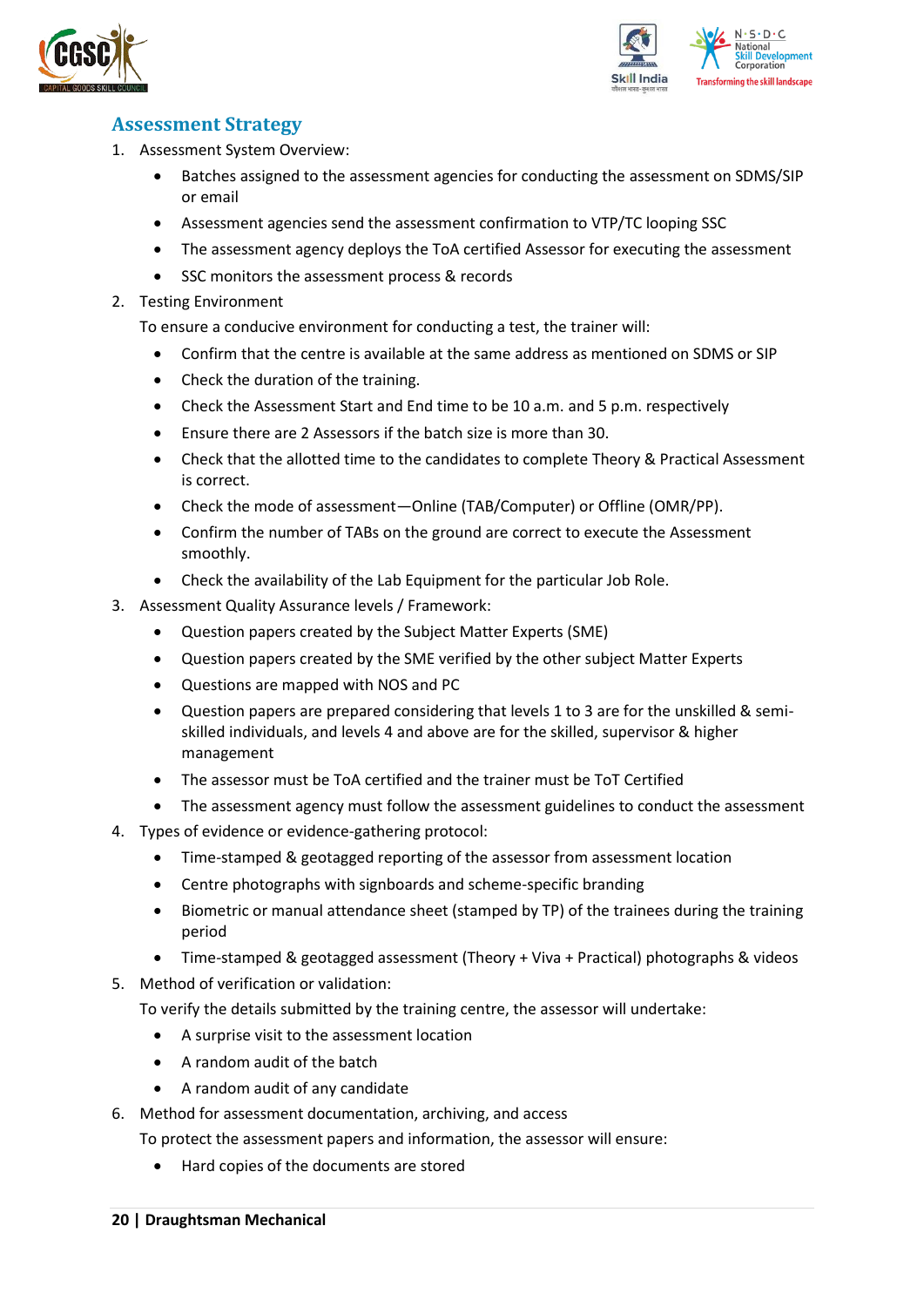



- Soft copies of the documents & photographs of the assessment are uploaded/accessed from Cloud Storage
- Soft copies of the documents & photographs of the assessment are stored on the Hard drive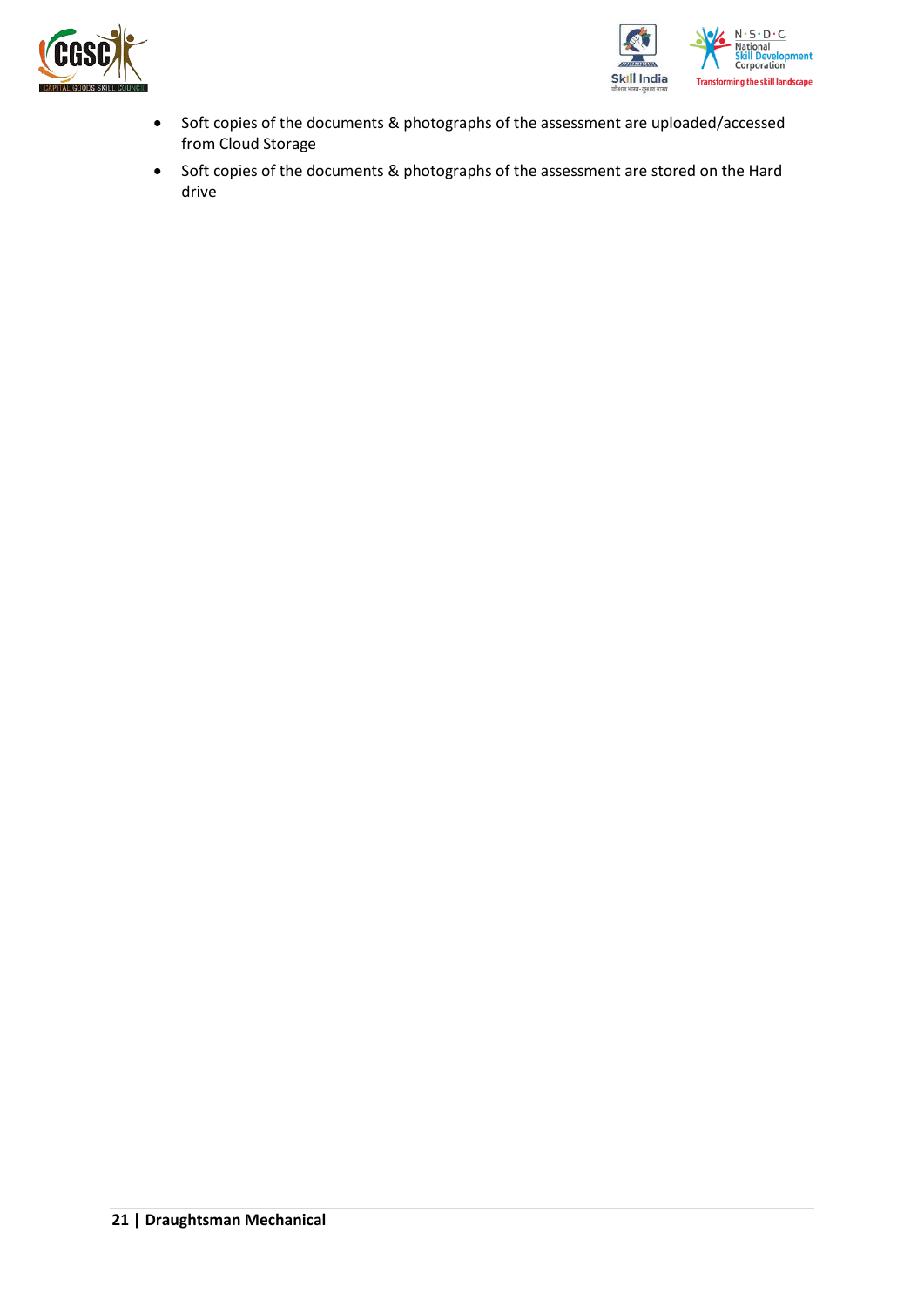



## <span id="page-21-0"></span>**References**

### <span id="page-21-1"></span>**Glossary**

| <b>Term</b>                  | <b>Description</b>                                                                                                                                                                                                                                                                                                                                |
|------------------------------|---------------------------------------------------------------------------------------------------------------------------------------------------------------------------------------------------------------------------------------------------------------------------------------------------------------------------------------------------|
| <b>Declarative knowledge</b> | Declarative knowledge refers to facts, concepts and principles that need to<br>be known and/or understood in order to accomplish a task or to solve a<br>problem.                                                                                                                                                                                 |
| <b>Key Learning</b>          | The key learning outcome is the statement of what a learner needs to know,<br>understand and be able to do in order to achieve the terminal outcomes. A<br>set of key learning outcomes will make up the training outcomes. Training<br>outcome is specified in terms of knowledge, understanding (theory) and<br>skills (practical application). |
| (M) TLO                      | On-the-job training (Mandatory); trainees are mandated to complete<br>specified hours of training on-site                                                                                                                                                                                                                                         |
| OJT (R)                      | On-the-job training (Recommended); trainees are recommended the<br>specified hours of training on-site                                                                                                                                                                                                                                            |
| <b>Procedural Knowledge</b>  | Procedural knowledge addresses how to do something, or how to perform a                                                                                                                                                                                                                                                                           |
| <b>Training Outcome</b>      | Training outcome is a statement of what a learner will know, understand<br>and be able to do upon the completion of the training.                                                                                                                                                                                                                 |
| <b>Terminal Outcome</b>      | The terminal outcome is a statement of what a learner will know,<br>understand and be able to do upon the completion of a module. A set of<br>terminal outcomes help to achieve the training outcome.                                                                                                                                             |